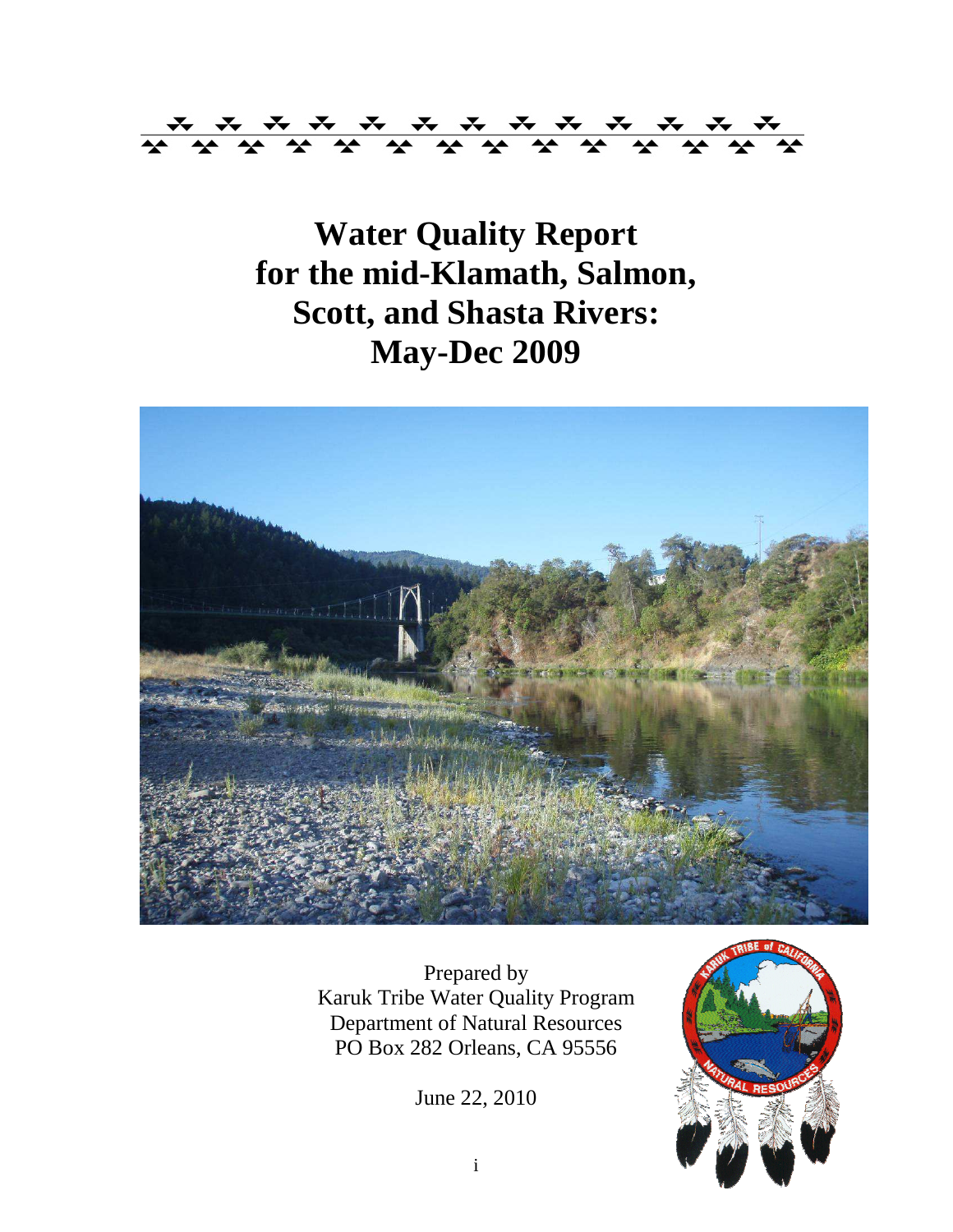## **Table of Contents**

| $\bm{I}$                  |     |  |
|---------------------------|-----|--|
| 2                         |     |  |
| $\mathbf{3}$              |     |  |
|                           | 3.1 |  |
|                           | 3.2 |  |
|                           | 3.3 |  |
|                           | 3.4 |  |
|                           | 3.5 |  |
| $\boldsymbol{\varLambda}$ |     |  |
|                           | 4.1 |  |
|                           | 4.2 |  |
|                           | 4.3 |  |
|                           | 4.4 |  |
| $\mathfrak{F}$            |     |  |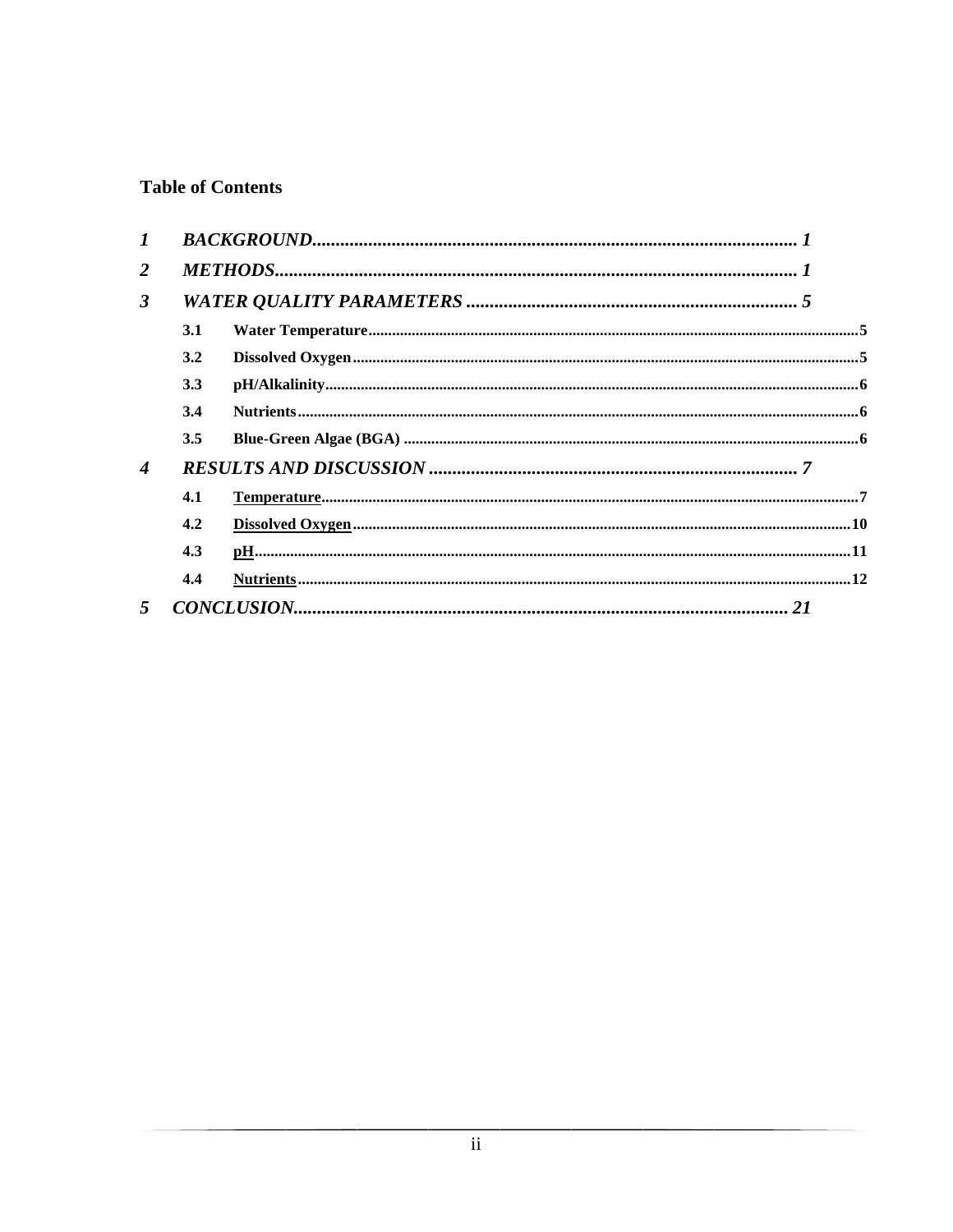# **Figures**

| Figure 1. Over view of the Karuk Tribe's water quality monitoring locations along the    |
|------------------------------------------------------------------------------------------|
| Figure 2. Daily average temperatures for 3 mainstem Klamath River sites in 2009: below   |
|                                                                                          |
| Figure 3. Floating weekly average temperatures for 3 mainstem Klamath River sites in     |
| 2009: below Iron Gate dam (IG), Seiad Valley (SV), and Orleans (OR). Karuk               |
| Water Quality Standard for temperature is a maximum weekly average temperature           |
|                                                                                          |
| Figure 4. Daily average temperatures for 3 Klamath River tributary sites in 2009: Shasta |
|                                                                                          |
| Figure 5. Floating weekly average temperatures for 3 Klamath River tributary sites in    |
| 2009: Shasta River (SH), Scott River (SC), and Salmon River (SA). Karuk Water            |
| Quality Standard for temperature is a maximum weekly average temperature                 |
|                                                                                          |
| Figure 6. Daily average dissolved oxygen concentrations for 3 mainstem Klamath River     |
| sites in 2009: below Iron Gate dam (IG), Seiad Valley (SV), and Orleans (OR 10           |
| Figure 7. Daily average dissolved oxygen concentrations for 3 Klamath River tributary    |
| sites in 2009: Shasta River (SH), Scott River (SC), and Salmon River (SA) 11             |
| Figure 8. Daily average pH levels for 3 mainstem Klamath River sites in 2009: below      |
|                                                                                          |
| Figure 9. Daily average pH levels for 3 Klamath River tributary sites in 2009: Shasta    |
|                                                                                          |
| Figure 10. Total Nitrogen measured in mg/l for all monitored sites during 2009.          |
| Mainstem sites: Iron Gate (IG), Walker Bridge (WA), Seiad Valley (SV), Happy             |
| Camp (HC), Orleans (OR). Tributary sites: Shasta River (SH), Scott River (SC),           |
|                                                                                          |
|                                                                                          |
| Figure 12. Nitrate-Nitrite measured in mg/l for all monitored sites during 2009 14       |
| Figure 13. Total Phosphorus measured in mg/l for all monitored sites during 2009 15      |
|                                                                                          |
| Figure 15. Alkalinity measured in mgCaCO3/L for all monitored sites during 2009 16       |
| Figure 16. Total organic carbon (TOC) measured in mg/l for all monitored sites during    |
| 17                                                                                       |
| Figure 17. Dissolved organic carbon (DOC) in mg/l for all monitored sites during 2009.   |
|                                                                                          |
| Figure 18. Total suspended solids (TSS) in mg/l for all monitored sites during 2009 18   |
| Figure 19. Volatile suspended solids (VSS) measured in mg/l for all monitored sites      |
|                                                                                          |
| Figure 20. Chlorophyll- a measured in µg/l for all monitored sites during 2009 20        |
| Figure 21. Pheophytin measured in µg/l for all monitored sites during 2009.  20          |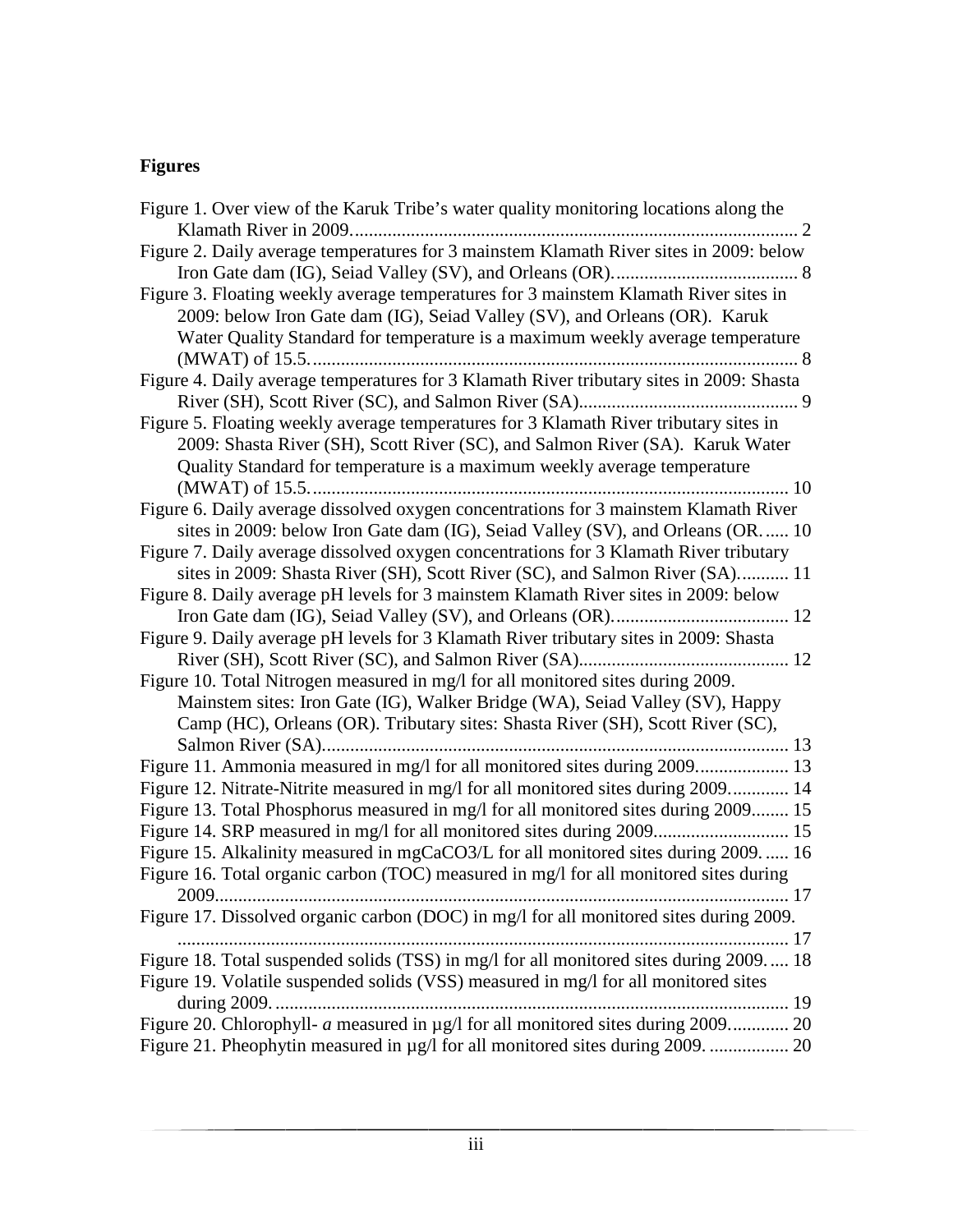### **Tables**

Table 1- Site codes and locations of Karuk sampling stations for nutrients, algal toxins and Sondes. Nutrient Suite indicates collecting nutrients, algal toxins and phytoplankton. Sonde indicates monitoring with a multiprobe instrument, and public health designates surface grab sampling for phytoplankton and algal toxins.. 2 Table 2-2009 discrete grab sampling events by site and date............................................. 4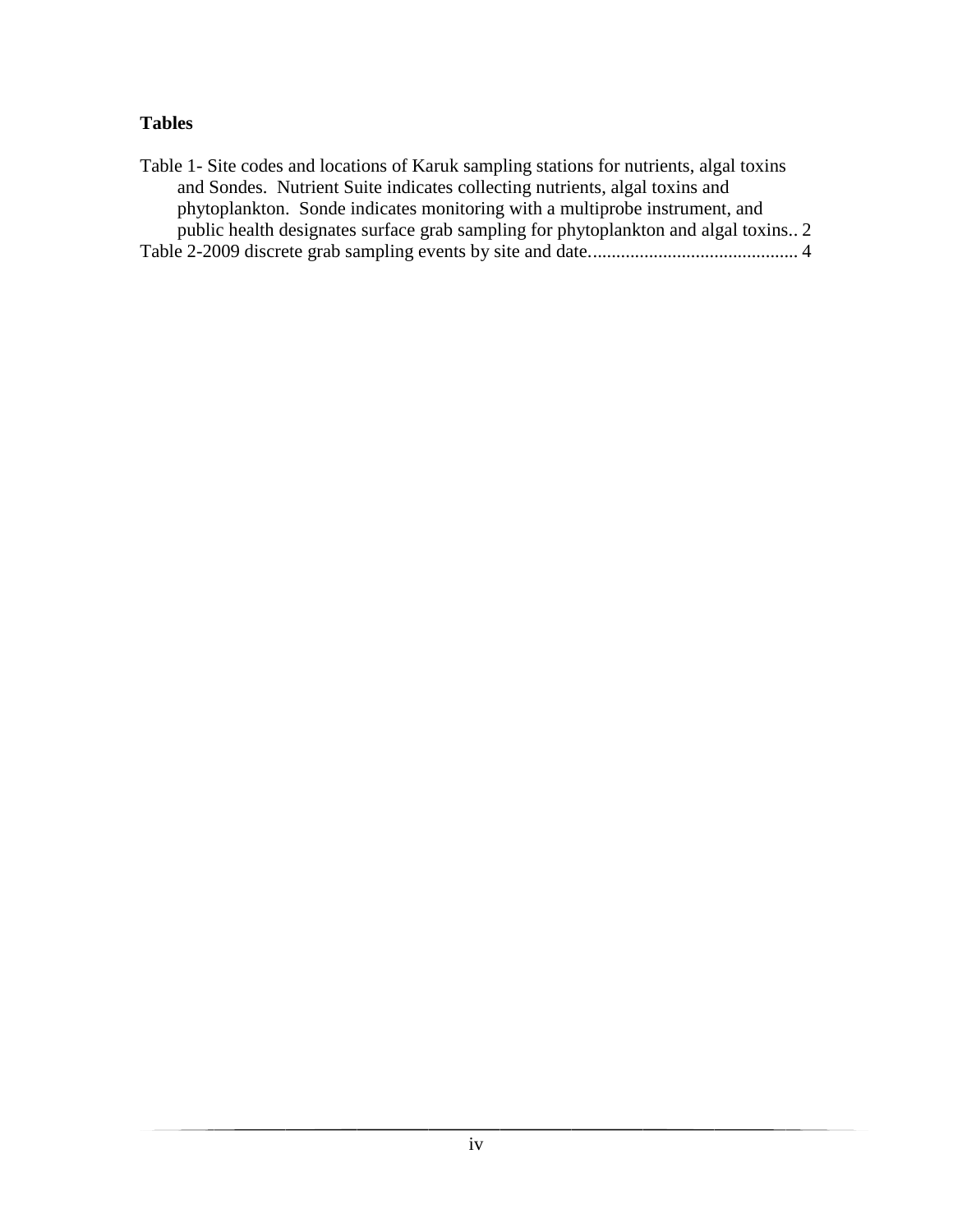#### **1 BACKGROUND**

The Karuk Tribe is the second largest Tribe in California, with over 3,500 Tribal members currently enrolled. The Karuk Tribe is located along the middle Klamath River in northern California. Karuk Ancestral Territory covers over 90 miles of the mainstem Klamath River and numerous tributaries. The Klamath River system is central to the culture of the Karuk People, as it is a vital component of our religion, traditional ceremonies, and subsistence activities. Degraded water quality and quantity has resulted in massive fish kills, increased populations of toxic algae, and pandemic fish diseases, in addition to the extreme limitations and burdens applied to our cultural activities.

The Karuk Tribe's Department of Natural Resources has been monitoring daily water quality conditions in the Klamath River since January of 2000 and tributaries to the Klamath River since 1998. The Karuk Tribe has been collaboratively involved in maintaining water quality stations along the Klamath River and its tributaries with the United States Fish and Wildlife Service (USFWS), the United States Geological Survey (USGS), and the Yurok Tribe.

In 2009, the Karuk Tribe's Water Quality Program (KTWQP) added to its baseline water quality by collecting water quality data at locations along the mid-Klamath River and at the mouth of three major tributaries. The work combined several projects and objectives, and they will be presented in this report together. The monitoring was done collaboratively with the Klamath Tribal Water Quality Workgroup (KTWQWG), the Yurok Tribe, and the Klamath Hydroelectric Agreement in Principle (AIP) Water Quality Working Group. Funding was provided by a variety of sources including EPA Region IX 106 Tribal Water Pollution Control, KTWQWG, and through the AIP Measure 15.

#### **2 METHODS**

The Karuk Tribe monitored water quality at nine stations between May and December of 2009. The stations are located along the mid-Klamath spanning approximately 150 miles of river (Figure 1). Six of the sites are along the mainstem Klamath. The uppermost site, Iron Gate (IG), is located directly below Iron Gate Reservoir, the most downstream dam on the Klamath Hydroelectric Project (KHP). The flow at IG is regulated by releases from the dam with the only unregulated flow coming from a small tributary, Bogus Creek. As you move downriver, more of the flow at the sites is from tributary inputs. The three tributary sites are located in major tributaries within a mile of the mouth of the tributary.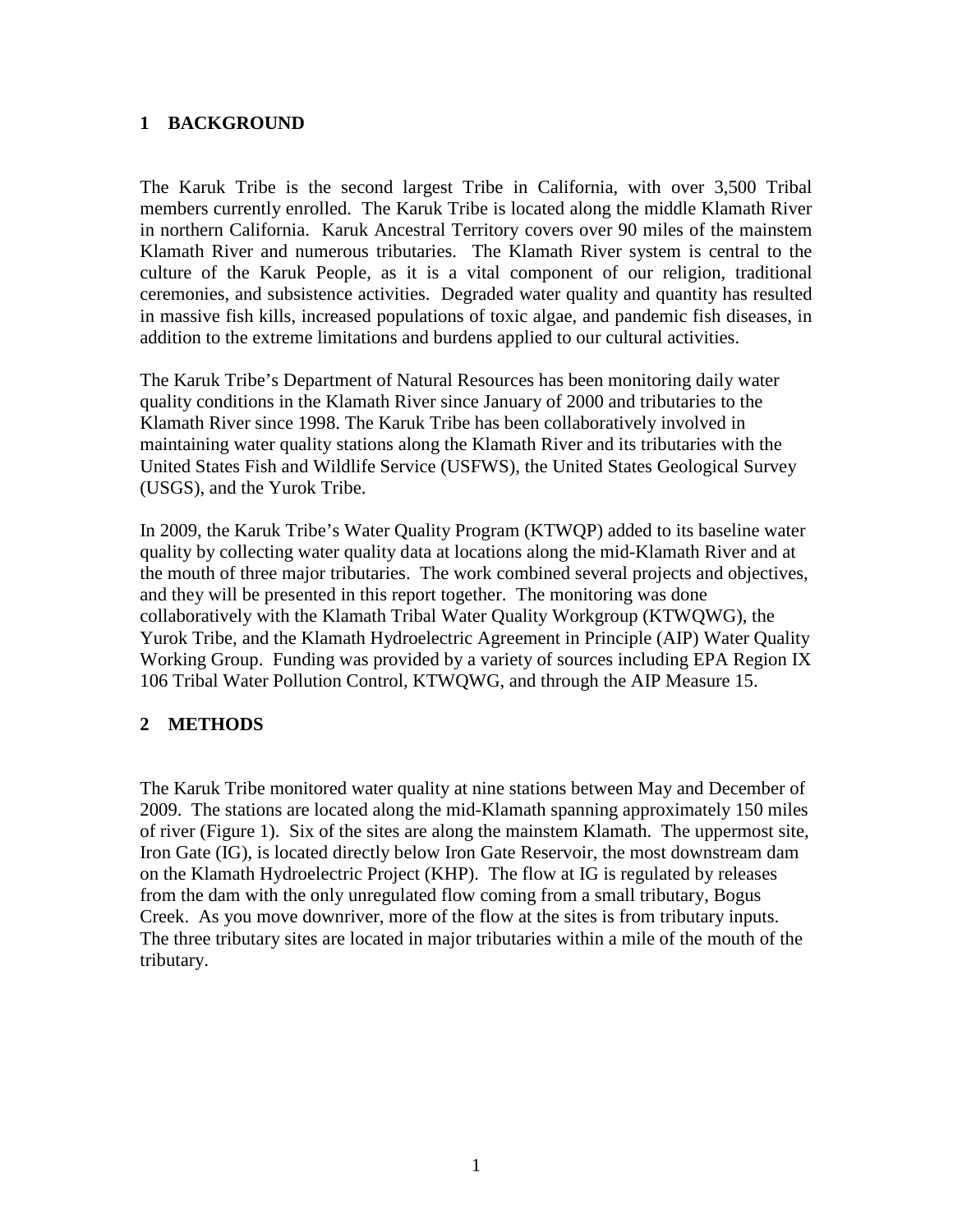

**Figure 1.** Over view of the Karuk Tribe's water quality monitoring locations along the Klamath River in 2009.

Type of data collected varied by site and is detailed in Table 1. Baseline monitoring data was collected at (from upstream to downstream) Iron Gate (IG), Walker Bridge (WA), Seiad Valley (SV), Happy Camp (HC), and Orleans (OR) in the mainstem Klamath and at Shasta River (SH), Scott River (SC), and Salmon River (SA) for the major tributaries. Baseline monitoring data consisted of continuous and discrete monitoring. For the continuous monitoring, parameters collected included temperature, dissolved oxygen (DO), pH, conductivity, and blue-green algae using a phycocyanin probe. Parameters were collected every half hour using YSI 6600 V2 multiparameter probes. IG, SV, and OR sites were linked to satellites to allow real time monitoring via the internet.

**Table 1-** Site codes and locations of Karuk sampling stations for nutrients, algal toxins and Sondes. Nutrient Suite indicates collecting nutrients, algal toxins and phytoplankton. Sonde indicates monitoring with a multiprobe instrument, and public health designates surface grab sampling for phytoplankton and algal toxins.

| <b>2009 Locations and Parameters Monitored</b> |          |        |       |   |              |                             |  |  |  |  |
|------------------------------------------------|----------|--------|-------|---|--------------|-----------------------------|--|--|--|--|
| Site                                           | Location |        |       |   |              |                             |  |  |  |  |
| ID                                             |          |        | Suite |   | Health       |                             |  |  |  |  |
| <b>OR</b>                                      | N 41     | W 123  | X     | X | $\mathbf{X}$ | Klamath River at Orleans at |  |  |  |  |
|                                                | 18.336   | 31.895 |       |   |              | <b>USGS</b> Gage            |  |  |  |  |
| <b>SA</b>                                      | N 41     | W 123  | X     | X |              | Salmon River at USGS Gage   |  |  |  |  |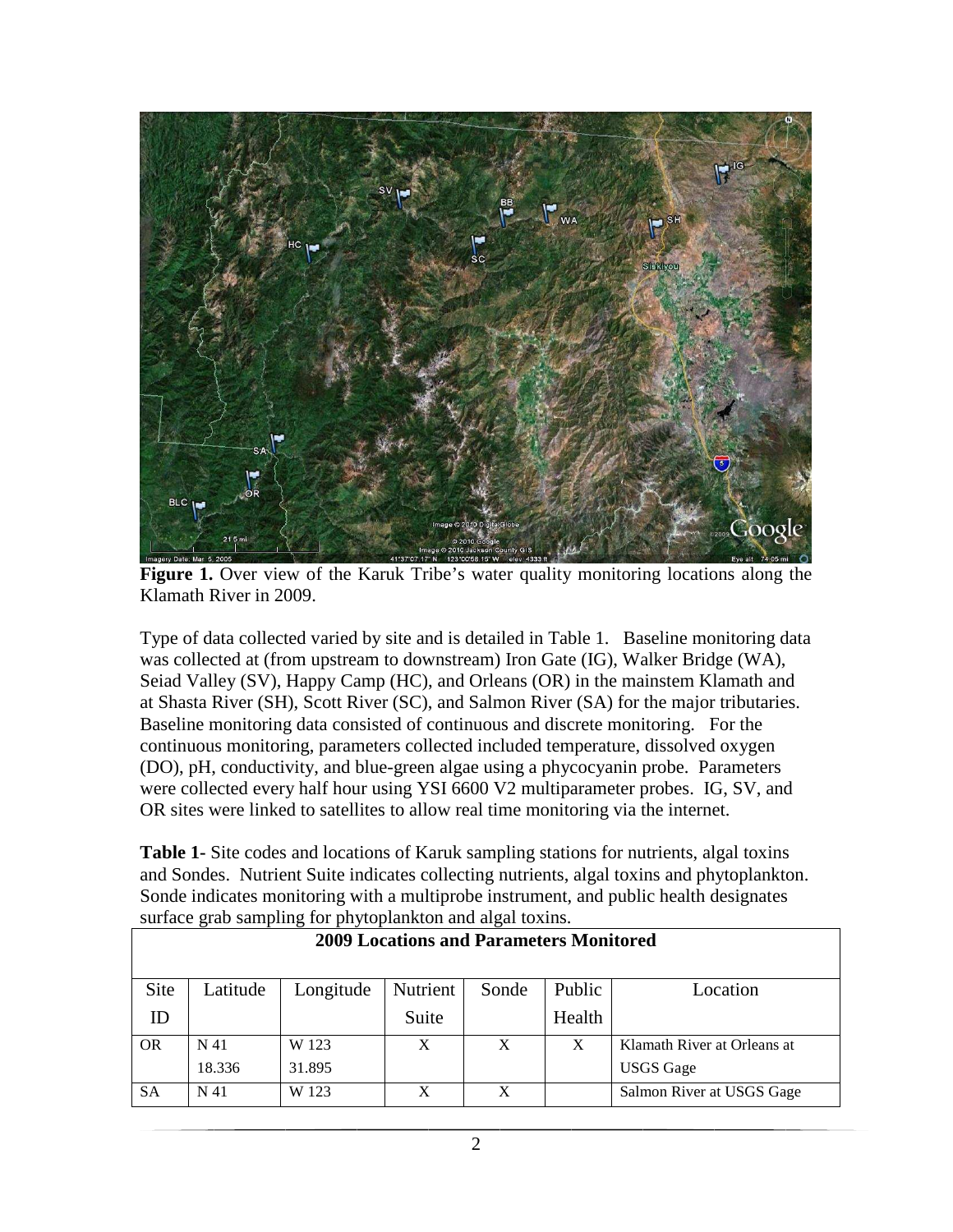|           | 22.617          | 28.633 |   |   |   |                                |
|-----------|-----------------|--------|---|---|---|--------------------------------|
| HC        | N <sub>41</sub> | W 123  | X |   | X | Klamath River downstream of    |
|           | 43.780          | 25.775 |   |   |   | Happy Camp                     |
| <b>SV</b> | N 41            | W 123  | X | X | X | Klamath River downstream of    |
|           | 50.561          | 13.132 |   |   |   | Seiad Valley                   |
| <b>SC</b> | N 41            | W 123  | X | X |   | Scott River at Johnson's Bar   |
|           | 46.100          | 01.567 |   |   |   |                                |
| <b>BB</b> | N 41            | W 122  | X |   | X | Brown Bear River Access on     |
|           | 49.395          | 57.718 |   |   |   | Klamath River                  |
| <b>WA</b> | N 41            | W 122  | X |   |   | Klamath River at Walker Bridge |
|           | 50.242          | 51.895 |   |   |   |                                |
| <b>SH</b> | N 41            | W 122  | X | X |   | Shasta River at USGS Gage      |
|           | 49.390          | 35.700 |   |   |   |                                |
| IG        | N 41            | W 122  | X | X |   | Klamath River below Iron Gate  |
|           | 55.865          | 26.532 |   |   |   | <b>Hatchery Bridge</b>         |

The continuous monitoring was conducted from May-October in 2009. Water quality monitoring sites utilizing multiparameter probes were visited at biweekly intervals. At this time audits were performed with a YSI 6820 V2-2 multiparameter sonde. The audits allowed field personnel to compare readings from the two sondes taken before and after calibration. Calibration of the YSIs was performed in the field to minimize the amount of time the instruments were out of the water and thus not collecting data. Water quality probes were calibrated and serviced according to Karuk Quality Assurance/Quality Control protocol adopted from USFWS, USGS, and Yurok Tribe protocols. These calibrations followed the specific manufacturer's instructions as outlined in the section 2.6.1 **Calibration Procedures<sup>1</sup>** of the YSI manual. During these regular visits, data was downloaded from the probes, bought back to the office, and reviewed.

Discrete grab samples were collected at varying intervals dictated by several different project sampling plans (Table 2). At most sites, grab samples were collected from May-October biweekly and monthly in November and December. At each sampling event, a suite of nutrients was collected which included: total nitrogen (TN), ammonia, nitratenitrite, total phosphorous (TP), SRP, TSS, VSS, alkalinity, TOC, DOC. In addition, we collected chlorophyll, phaeophytin, phytoplankton for species identification and enumeration, and the cyanotoxin microcystin. Public health surface grab samples were also collected from May-October. The details of that data collection effort and the results are detailed in a separate report.

<sup>&</sup>lt;u>.</u> <sup>1</sup> YSI Incorporated. "Calibration Procedures. "6-Series Environmental Monitoring Systems Operations Manual.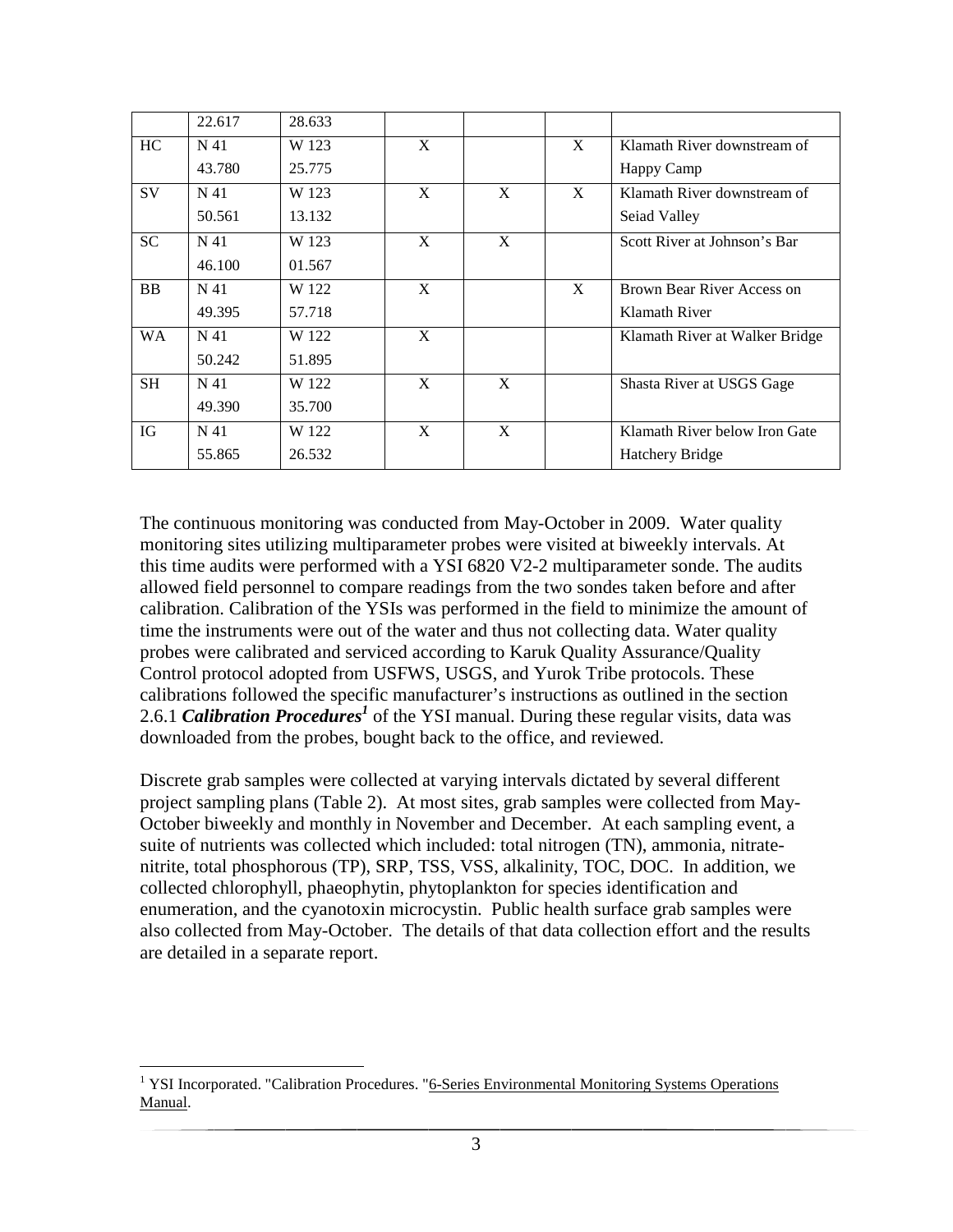|             | <b>DATE</b> |      |      |      |     |      |     |      |     |      |      |       |       |       |
|-------------|-------------|------|------|------|-----|------|-----|------|-----|------|------|-------|-------|-------|
| <b>SITE</b> | 5/14        | 5/28 | 6/11 | 6/25 | 7/9 | 7/23 | 8/6 | 8/20 | 9/3 | 9/17 | 10/1 | 10/15 | 11/12 | 12/10 |
| <b>OR</b>   | X           | X    | Χ    | X    | Χ   | X    | X   | X    | Χ   | X    | Χ    | X     | Χ     | X     |
| <b>SA</b>   | X           | Х    | Χ    | Х    | Χ   | Х    | Χ   | Х    | х   | Х    | Χ    | Х     | Х     | X     |
| HC          |             | X    |      | X    |     | X    |     | X    |     | X    |      | Χ     | Χ     | X     |
| <b>SV</b>   | X           | X    | X    | X    | X   | X    | X   | X    | Χ   | X    | Χ    | X     | Χ     | X     |
| SC          | X           | X    | X    | X    | X   | X    | X   | X    | Χ   | X    | Χ    | X     | Χ     | X     |
| <b>WA</b>   | X           | X    | Χ    | X    | Χ   | Χ    | X   | Χ    | X   | X    | X    | X     | Х     | X     |
| <b>SH</b>   | X           | X    | Χ    | X    | X   | X    | X   | Χ    | Χ   | X    | Χ    | X     | Χ     | X     |
| IG          | X           |      | Χ    |      | Χ   |      | Χ   |      | Χ   |      | X    |       |       |       |

**Table 2-**2009 discrete grab sampling events by site and date.

## **QA/QC**

The Department of Natural Resources Water Quality Program developed an EPAapproved Quality Assurance Project Plan (QAPP) to ensure that data generated from environmental measurement studies are technically sound and legally defensible. The QAPP summarizes procedures to be followed in administering federally funded programs that involve measurement of environmental parameters. The QAPP applies to special water quality studies involving surface and ground water bodies, as well as to surveillance and compliance monitoring of discharges.

Briefly, the QAPP requires that (a) physical and professional capabilities be adequate to perform the analysis for all parameters in the sampling plan; (b) sample collection, handling, and preservation be conducted according to EPA manuals; (c) time-sensitive samples be transported and analyzed within specific holding times; (d) sample integrity be provided for a legal chain of custody of samples collected for support of enforcement actions; (e) analytical methods be in accordance with standardized methods; and (f) analytical quality control procedures be established for intra-laboratory checking of reference samples. Laboratory records including reference sample results are to be available for EPA.

A detailed description of our QA/QC is available in our QAPP; however a brief summary for our YSI monitoring data follows. For monitoring with YSIs, QA/QC was performed in both the field and the office. Every two weeks in the field, probes were examined, cleaned, and calibrated. In the office, data was reviewed to help locate failed probes or other malfunctions in a timely manner. Daily values (based on at least 46 of 48 measurements since data was collected in ½ hour intervals) were obtained utilizing an Excel spreadsheet. If there were less than 46 measurements for a 24-hour period that day's data was not used in the daily maximum, mean, and minimum calculations. All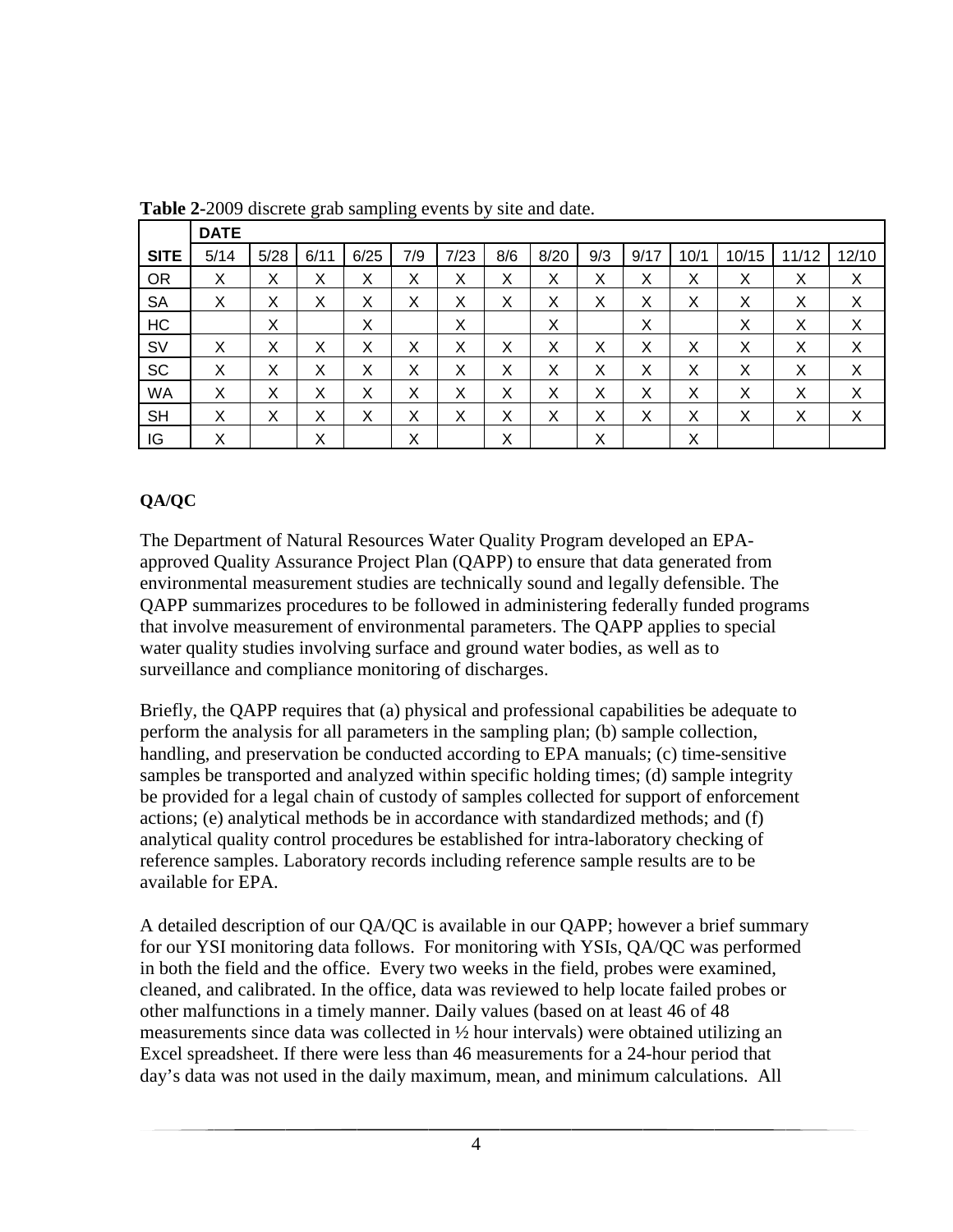data collected has gone through QA/QC, outliers and instances of improper calibration were removed from further analysis.

## **3 WATER QUALITY PARAMETERS**

Water quality data collected included water temperature, dissolved oxygen, pH, specific conductivity, BGA, total nitrogen, total phosphorus and turbidity. These parameters are outlined and described below. Karuk tribal water quality standards are included where applicable.

## **3.1 Water Temperature**

Water temperature varies both seasonally and diurnally (within a twenty-four hour period). Elevated temperatures may lead to increased metabolic rates in organisms, algal growth, and increased fish susceptibility to disease. Many factors can affect stream temperature, including discharge, air temperature, the amount of shaded cover (which significantly influences smaller streams), contribution of snow melt and springs (or cold water tributaries), aspect, amount of runoff from human influenced areas, smoke cover from summer wildfires, and the length the stream must travel.

Temperature has an impact on many beneficial uses in the Klamath River, including coldwater fish, subsistence fishing, cultural use, and recreational use. A common method to assess water temperature for streams that support salmonid populations is to compare sustained water temperatures to an acute and chronic temperature standard. The acute standard represents the lethal temperature for salmonids. The chronic temperature designation represents the maximum weekly average temperature (MWAT), which is the upper limit for optimum growth for salmonids. The Karuk Tribe's water quality objectives have set the maximum temperature threshold at  $21^{\circ}$ C and MWAT of 15.5 $^{\circ}$ C<sup>2</sup>.

# **3.2 Dissolved Oxygen**

Dissolved oxygen (DO) varies both seasonally and diurnally, particularly in the summer when photosynthesis adds oxygen to the system during the day and respiration consumes it at night. In cold water, oxygen is more soluble; therefore the amount of available oxygen for salmonids is greater. Oxygen levels lower when water temperatures are elevated and more photosynthesis is occurring. A supersaturated (very high DO) environment may exist during daytime hours, but at night DO levels may drop to lethal levels due to microbial respiration and lack of photosynthesis.

The Karuk Tribe's water quality objectives have established minimum DO levels for waters designated as Cold Freshwater Habitat (COLD) in the Karuk Tribe Water Quality Control plan, to be 6.0 mg/l. Areas providing Spawning, Reproduction, and/or Early Development habitat (SPWN) need to maintain a minimum DO of 9.0 mg/l for tribal trust

 $\overline{a}$ <sup>2</sup> Tripp, Sandi, and Susan Corum. Karuk Tribe of California. Department of Natural Resources. Water Quality Control Plan. Orleans, CA: 2002.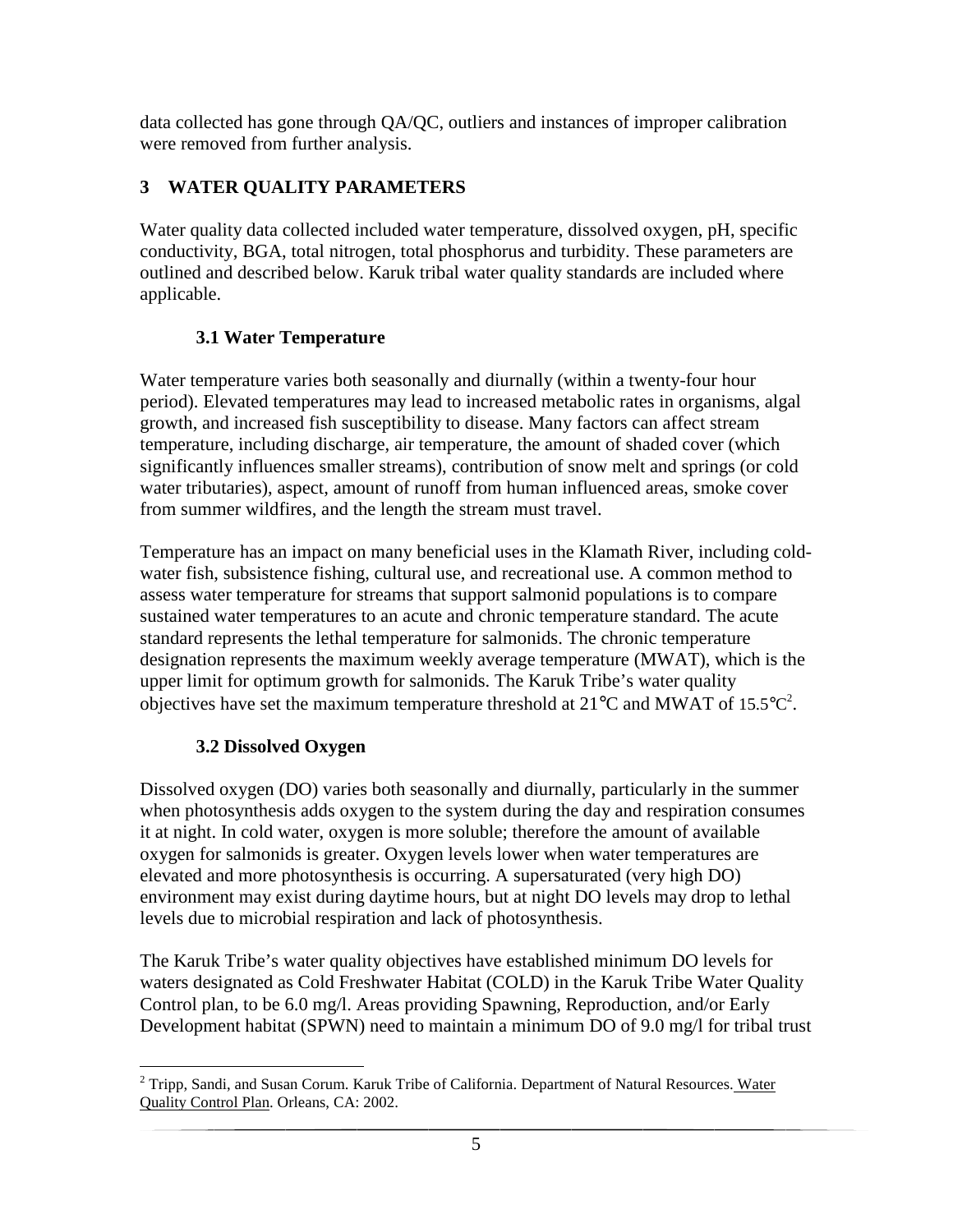fish species. The Basin plans specific water quality objectives state that the Klamath River below Iron Gate shall maintain a minimum DO of 8.0 mg/l, the Shasta and Scott River shall maintain a minimum DO of 7.0 mg/l and the Salmon River 9.0 mg/l<sup>3</sup>. These DO objectives are currently in a review processes under the California Environmental Quality Act (CEQA).

### **3.3 pH/Alkalinity**

The pH level or alkalinity of water refers to the concentration of hydrogen and hydroxide ions in the water. Water becomes more acidic with higher concentrations of hydrogen ions and lower concentrations of hydroxide ions, likewise water will be more basic if there are more hydroxide ions present than hydrogen ions. Water temperature has a significant impact on the concentrations of these ions in water. As water temperatures rise, algae and plant photosynthesis increases, leading to a daily fluctuation of pH. Photosynthesis extracts dissolved  $CO<sub>2</sub>$  from the water column, which was previously in the form of carbonic acid,  $H_2CO_3$ . High levels of photosynthesis cause the pH to rise during the day and lower at night when respiration is occurring. High pH levels cause ammonium ions to go from an ionized state to a de-ionized form that is vastly more toxic to fish. The Klamath River has abundant ammonium ions due, in a large part, to agricultural runoff and nitrogen fixation by algae within the reservoirs. The pH or alkalinity also determines the solubility and biological availability of nutrients and other chemicals in water. Changes in pH can greatly influence how much of a nutrient or chemical is available for use by aquatic organisms. The Karuk Tribe has established a minimum pH objective of 6.5 and a maximum of 8.5. Changes in normal ambient pH levels shall not exceed 0.5 units within the range specified above in fresh waters with designated COLD or WARM beneficial uses<sup>4</sup>.

## **3.4 Nutrients**

The Klamath River is 303(d) listed for nutrient impairment. The Klamath River has elevated levels of both nitrogen and phosphorous. It is important to assess levels of nutrients in the basin, including organic and inorganic forms. Ideally, samples are taken at multiple time points throughout the year and at strategic locations along the river to allow for analysis of spatial and temporal variability. For a discussion of nutrient parameters selected for the 2009 sampling season, see the 2009 AIP Monitoring Plan<sup>5</sup>.

## **3.5 Blue-Green Algae (BGA)**

<sup>3&</sup>lt;br><sup>3</sup> State of California. North Coast Regional Water Quality Control Board. Water Quality Control Plan For The North Coast Region January 2007. Santa Rosa, California: GPO, 2007.

<sup>4</sup> Tripp, Sandi, and Susan Corum. Karuk Tribe of California. Department of Natural Resources. Water Quality Control Plan. Orleans, CA: 2002.

<sup>5</sup> Full Document available at

http://www.swrcb.ca.gov/northcoast/water\_issues/programs/tmdls/klamath\_river/klamath\_river\_khsa\_moni toring/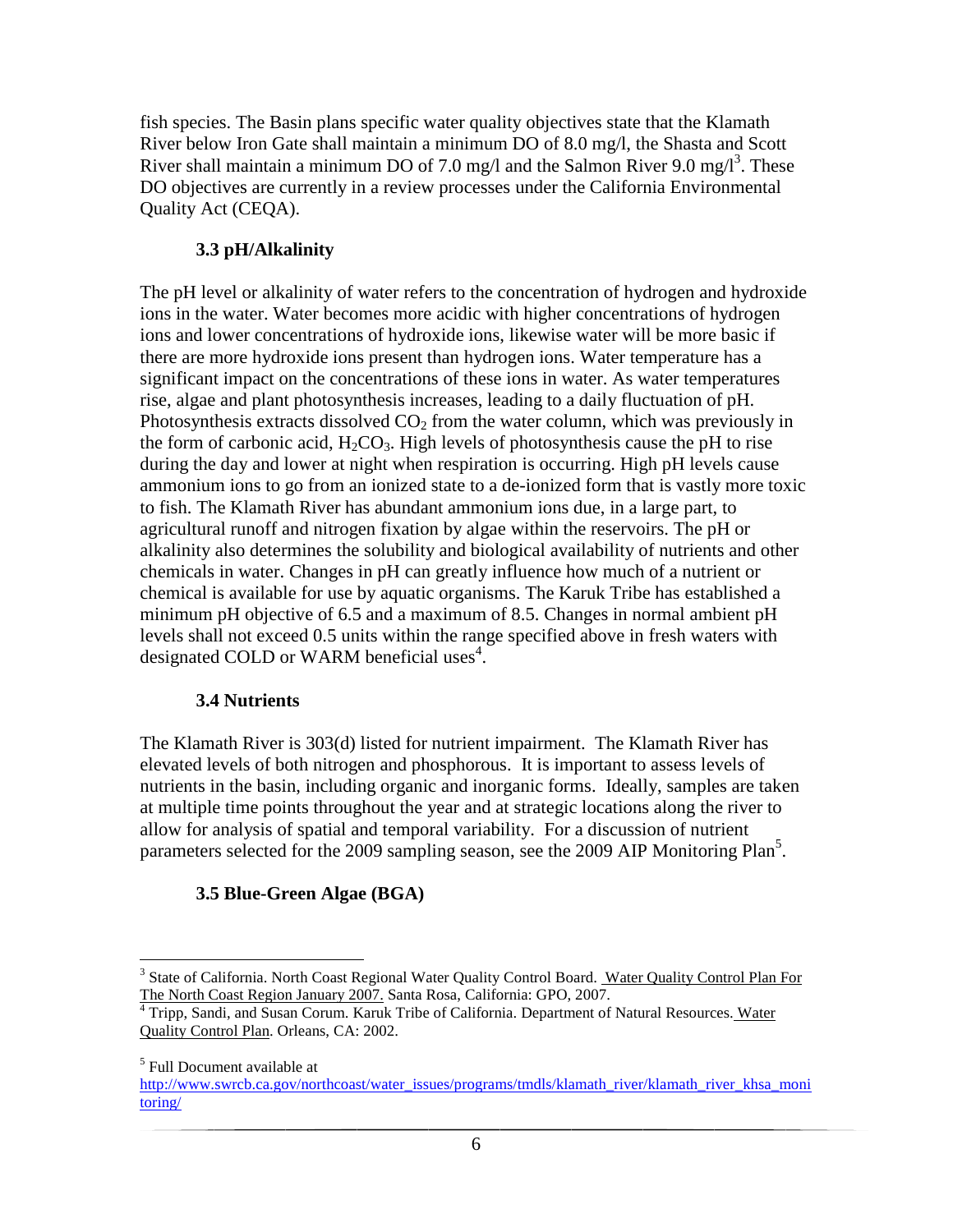Blue-Green Algae data was collected at the three mainstem sites. YSI Phycocyanin probes were used to determine a cell per milliliter estimate. The use of these probes coupled with real time results available on the internet allows timely assessment of public health threats from toxigenic algal species.

In grab samples, phytoplankton samples were collected to enumerate potentially toxigenic species of cyanobacteria. Samples of the cyanotoxin microcystin were also collected and analyzed by ELISA. California has guidance for harmful algal blooms with action to avoid contact at levels over 40,000 cells/ml of *Microcystin aeruginosa* (MSAE), 100,000 cells/ml of cyanobacteris, and/or 8 µg/L microcystin. Due to the public health nature of this issue, the results of the sampling for MSAE and microcystin are detailed in another report.

## **4 RESULTS AND DISCUSSION 4.1 Temperature**

The sonde data presented in Figures 2-8 shows seasonal trends at mainstem Klamath River monitoring sites. In 2009, Seiad Valley (SV) and Orleans (OR) monitoring locations had similar thermographs when looking at daily averages. The Iron Gate (IG) site had less variability in average temperature fluctuations than SV or OR, and average temperatures were generally lower from July-September (Figure 2). The IG site is just below Iron Gate dam, and the dam release seems to have a moderating effect on water temperature. The Tribally adopted temperature standard has 21C as the acute standard over which temperatures may be lethal for salmonids and 15.5C for a maximum weekly average temperature (MWAT) above which chronic temperature issues are a concern (Karuk,  $2002$ )<sup>6</sup>. All sites exceed the maximum 21C and the 15.5C for chronic MWAT and are impaired for water temperature.

<sup>&</sup>lt;u>.</u> <sup>6</sup> Tripp, Sandi, and Susan Corum. Karuk Tribe of California. Department of Natural Resources. Water Quality Control Plan. Orleans, CA: 2002.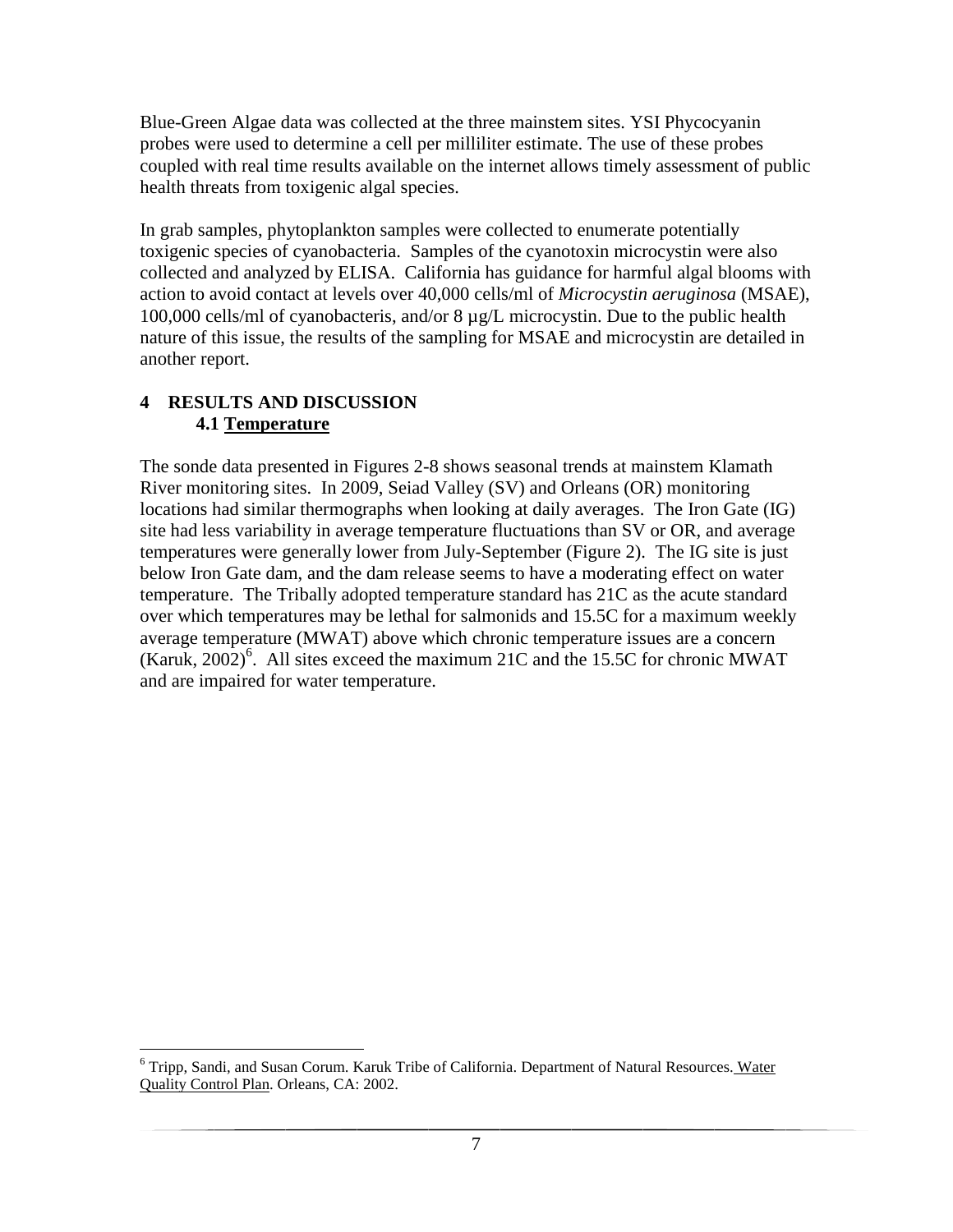

**Figure 2.** Daily average temperatures for 3 mainstem Klamath River sites in 2009: below Iron Gate dam (IG), Seiad Valley (SV), and Orleans (OR).



**Figure 3**. Floating weekly average temperatures for 3 mainstem Klamath River sites in 2009: below Iron Gate dam (IG), Seiad Valley (SV), and Orleans (OR). Karuk Water Quality Standard for temperature is a maximum weekly average temperature (MWAT) of 15.5.

In 2009, the KTWQP monitored three major Klamath tributaries with datasondes: the Shasta, Scott, and Salmon Rivers. Each of the tributaries has some similar seasonal trends in regards to water quality parameters. In 2009, all monitored tributaries had highest daily average temperatures in late July and early August, followed by a drop in temperature around the first week of August (Figures 4-5). These water temperatures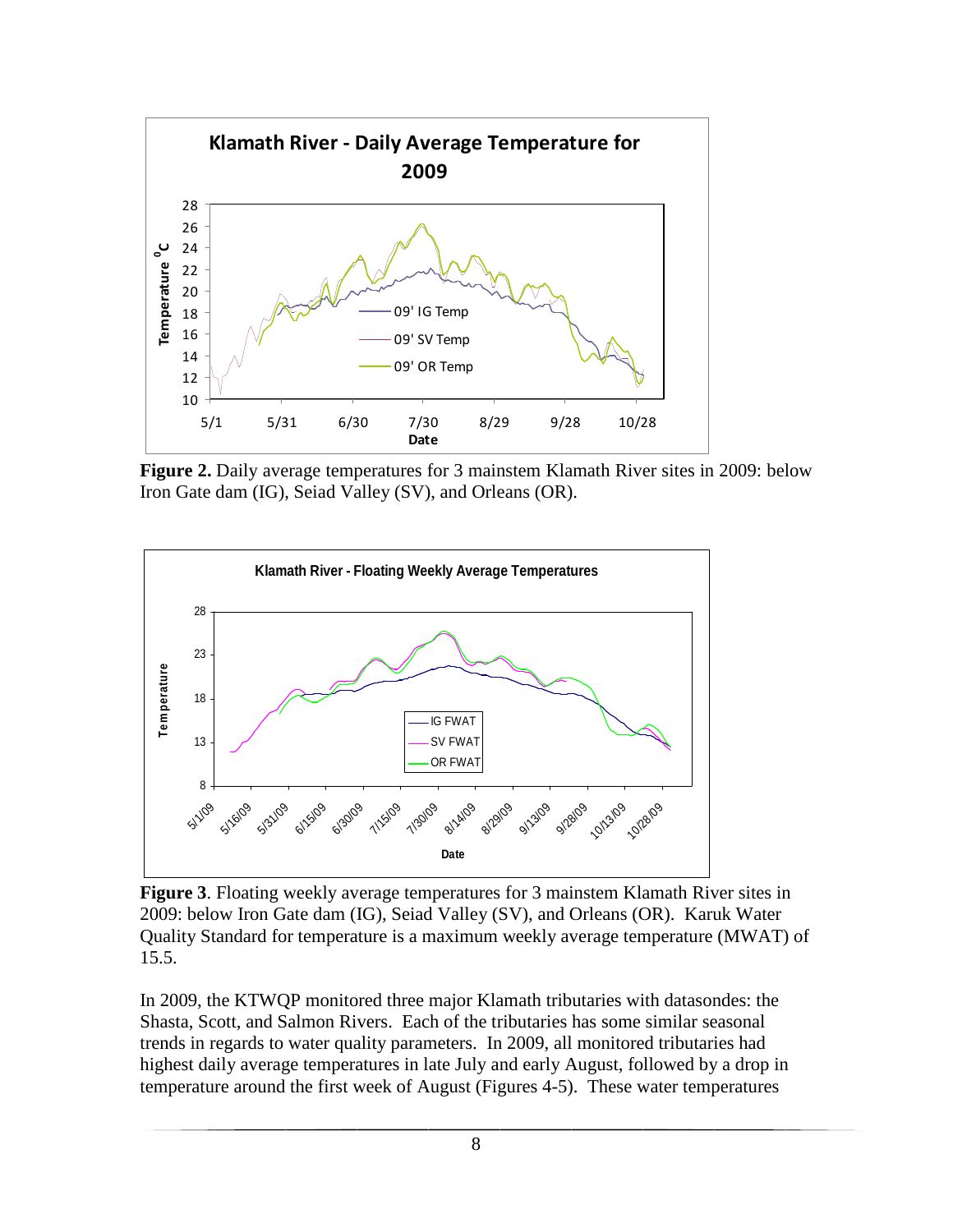correlate with high air temperatures in July, followed by isolated summer thunderstorms in early August. At all sites in 2009, water temperatures started to decline steadily in early October. All sites exceeded the acute and chronic temperature threshold of 21C and 15.5C, respectively, in the Karuk Tribe's adopted water quality standards (Karuk Tribe, 2002). Differing among sites was the water temperature towards the beginning of summer. For the first week of July, temperatures were above 20C at Shasta, around 20C at Scott, and less than 20C at Salmon.



**Figure 4.** Daily average temperatures for 3 Klamath River tributary sites in 2009: Shasta River (SH), Scott River (SC), and Salmon River (SA).

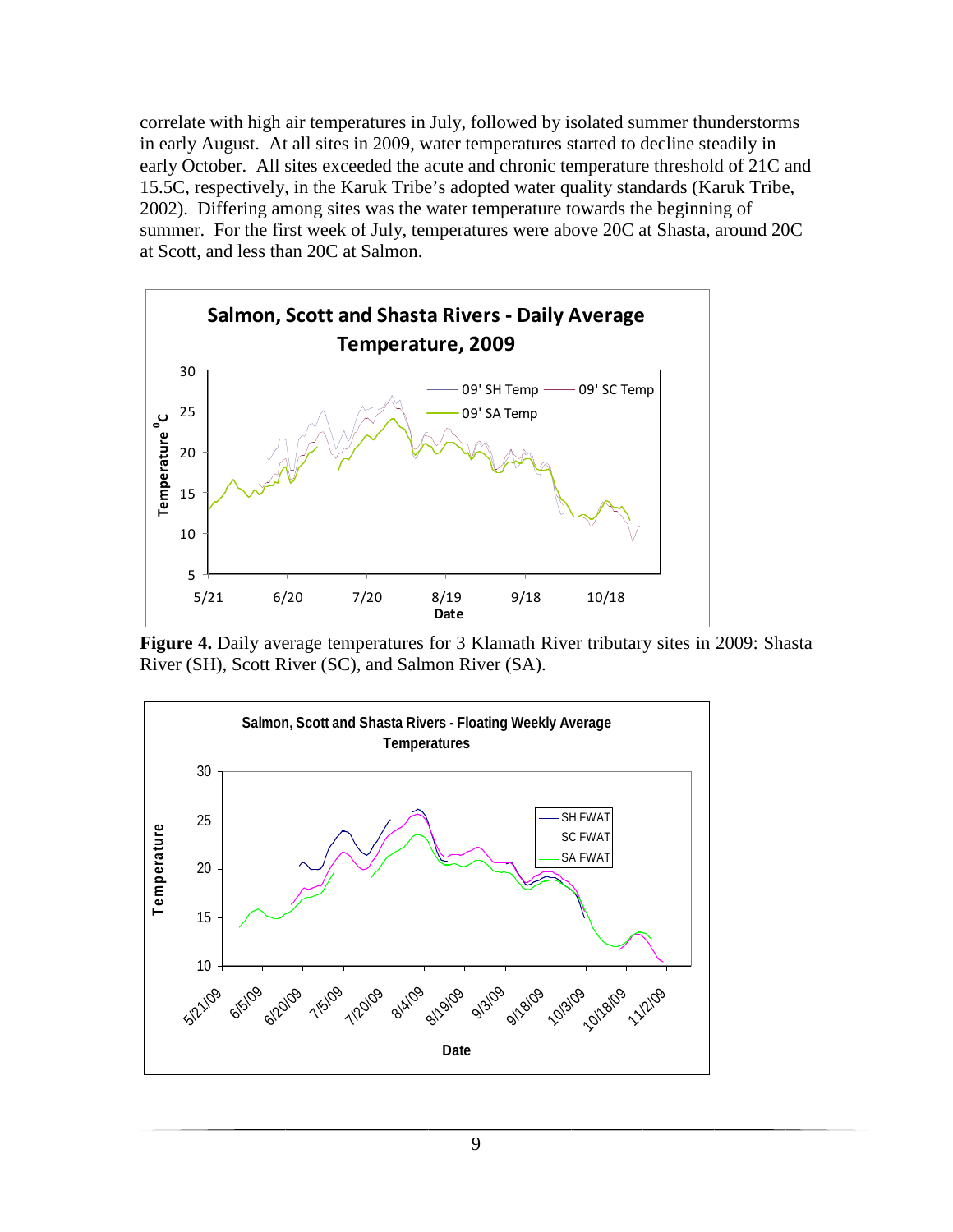**Figure 5.** Floating weekly average temperatures for 3 Klamath River tributary sites in 2009: Shasta River (SH), Scott River (SC), and Salmon River (SA). Karuk Water Quality Standard for temperature is a maximum weekly average temperature (MWAT) of 15.5.

## **4.2 Dissolved Oxygen**

Average daily dissolved oxygen (DO) levels are generally higher at OR and decrease at upstream sites in 2009 (Figure 6). Among the sites, the seasonal DO differences are less extreme in the middle of the summer when water temperatures are the hottest (Figure 6). Releases from IG appear to have a negative impact on DO levels in late September and October. At this time, DO levels are dropping, whereas at other locations along the Klamath River, the DO levels are increasing (Figure 6). This is of concern since this timing overlaps with fall-run salmonid migration and spawning.



**Figure 6.** Daily average dissolved oxygen concentrations for 3 mainstem Klamath River sites in 2009: below Iron Gate dam (IG), Seiad Valley (SV), and Orleans (OR.

All tributary monitoring sites dropped below the Tribal standard of 8.0 mg/l in 2009 in late July and/or early August (Figure 7). Keep in mind that these figures are daily averages of DO, and a figure with daily minimums would show even greater exceedances. In 2009, the DO sag in later July and early August follows the high temperatures discussed above. Following the trend in the mainstem, DO levels in the tributaries visibly increased in late September/early October.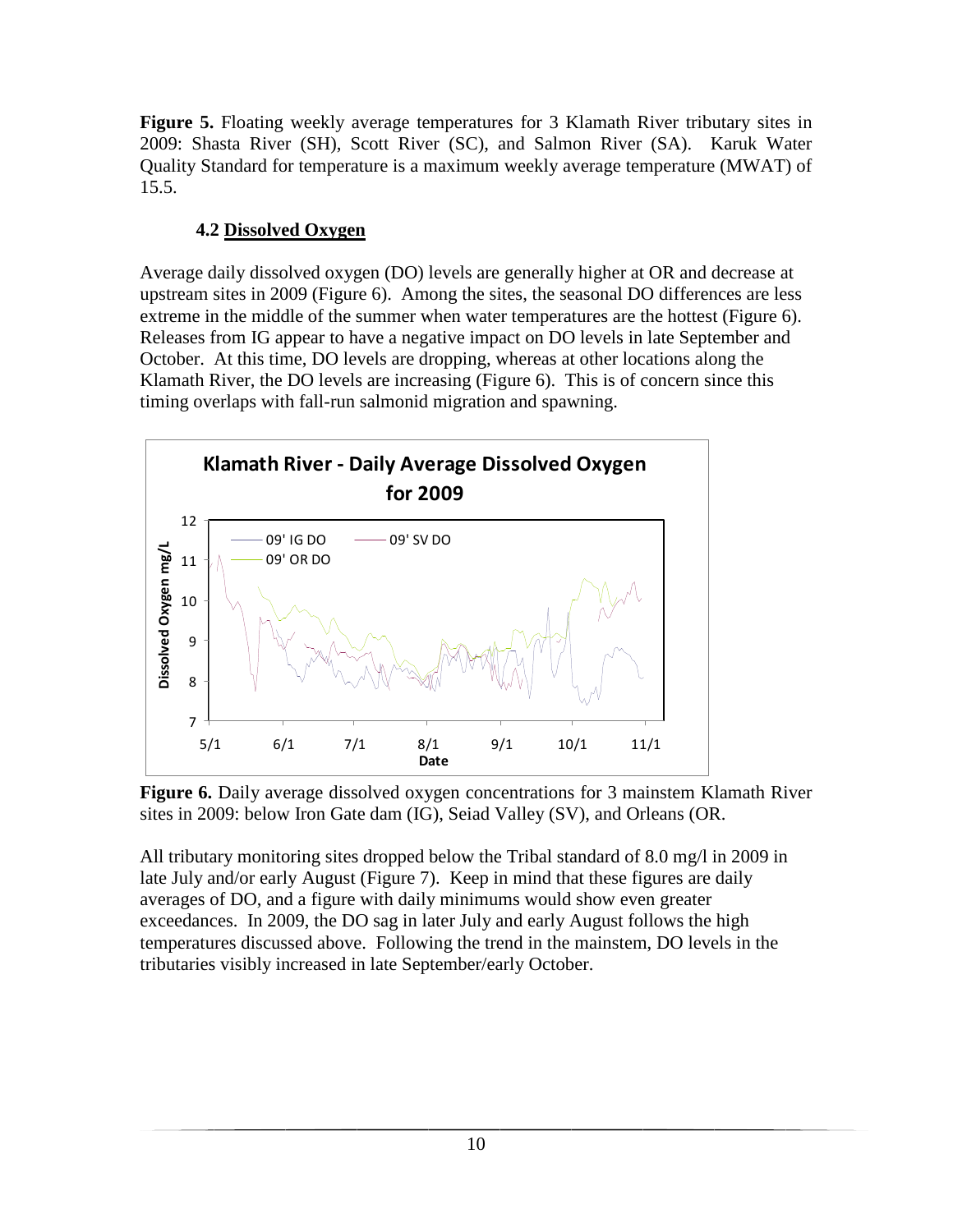

**Figure 7.** Daily average dissolved oxygen concentrations for 3 Klamath River tributary sites in 2009: Shasta River (SH), Scott River (SC), and Salmon River (SA).

#### **4.3 pH**

Average daily pH trends vary between mainstem sites (Figure 8). Orleans has the least seasonal variability, with daily average pH staying below 8.5. The Karuk Tribe has an adopted standard of 6.5<pH<8.5 (Karuk Tribe, 2002). In 2009, SV has an incomplete data set due to probe malfunction and improper calibration. The pH generally peaks in late July and August at SV, with exceedances above 8.5. Of all the mainstem sites, IG has the most extreme exceedances for the Tribal pH standard, with spikes in pH during the summer which can add stress to salmonids.

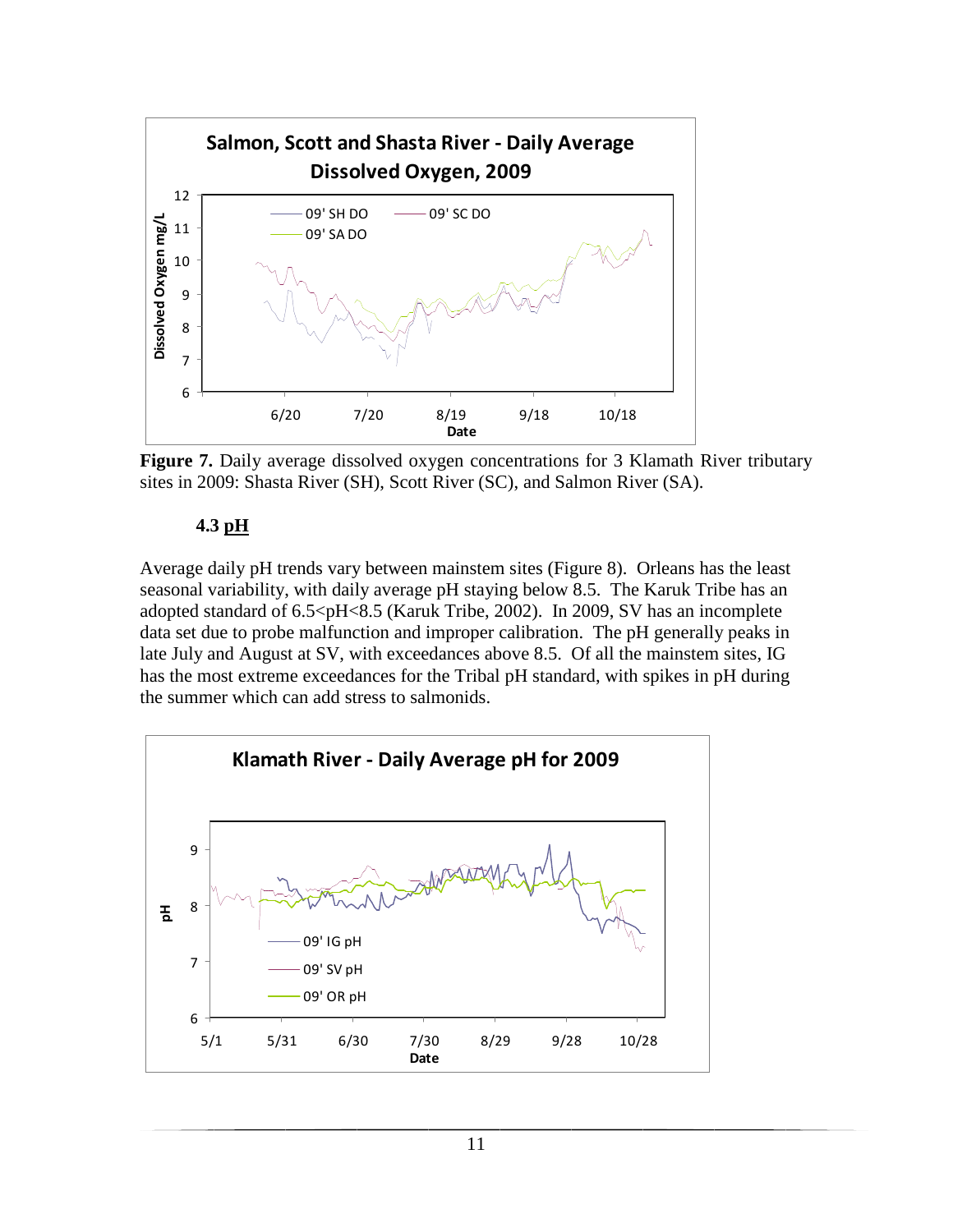**Figure 8.** Daily average pH levels for 3 mainstem Klamath River sites in 2009: below Iron Gate dam (IG), Seiad Valley (SV), and Orleans (OR).

Average daily pH varies between tributary sites (Figure 9). The Salmon River site had a pH of around 8 for most of the season. For the Scott River site, pH increased above the Karuk standard around the beginning of August and stayed elevated through September. The Shasta River had the highest average pH of all three tributaries with levels above 8.5 from July-September.



**Figure 9.** Daily average pH levels for 3 Klamath River tributary sites in 2009: Shasta River (SH), Scott River (SC), and Salmon River (SA).

## **4.4 Nutrients**

Nutrient samples were collected by the KTWQP in 2009 from the mainstem Klamath and major tributaries. For total nitrogen (TN), mainstem concentrations were highest at the most upriver sites (IG and WA) (Figure 10). TN concentrations increased throughout the season, at least doubling between May and October. For TN, SH had higher levels than the other tributaries, with a decline in October. Overall, ammonia levels were highest and most variable at IG (Figure 11). All mainstem sites showed an increase in ammonia levels in the fall. For the tributaries, SH and SA levels stayed low and virtually the same all season, whereas SC exhibited some variability in August and September. For nitratenitrite, again SH and SA levels were generally nondetect for most of the year with little variability (Figure 12). The Scott River had low levels in May –June and then dropped for most of the year. However, in December all sites were at their highest level except for the Salmon River. The mainstem trend generally had IG with the highest levels and OR with the lowest levels.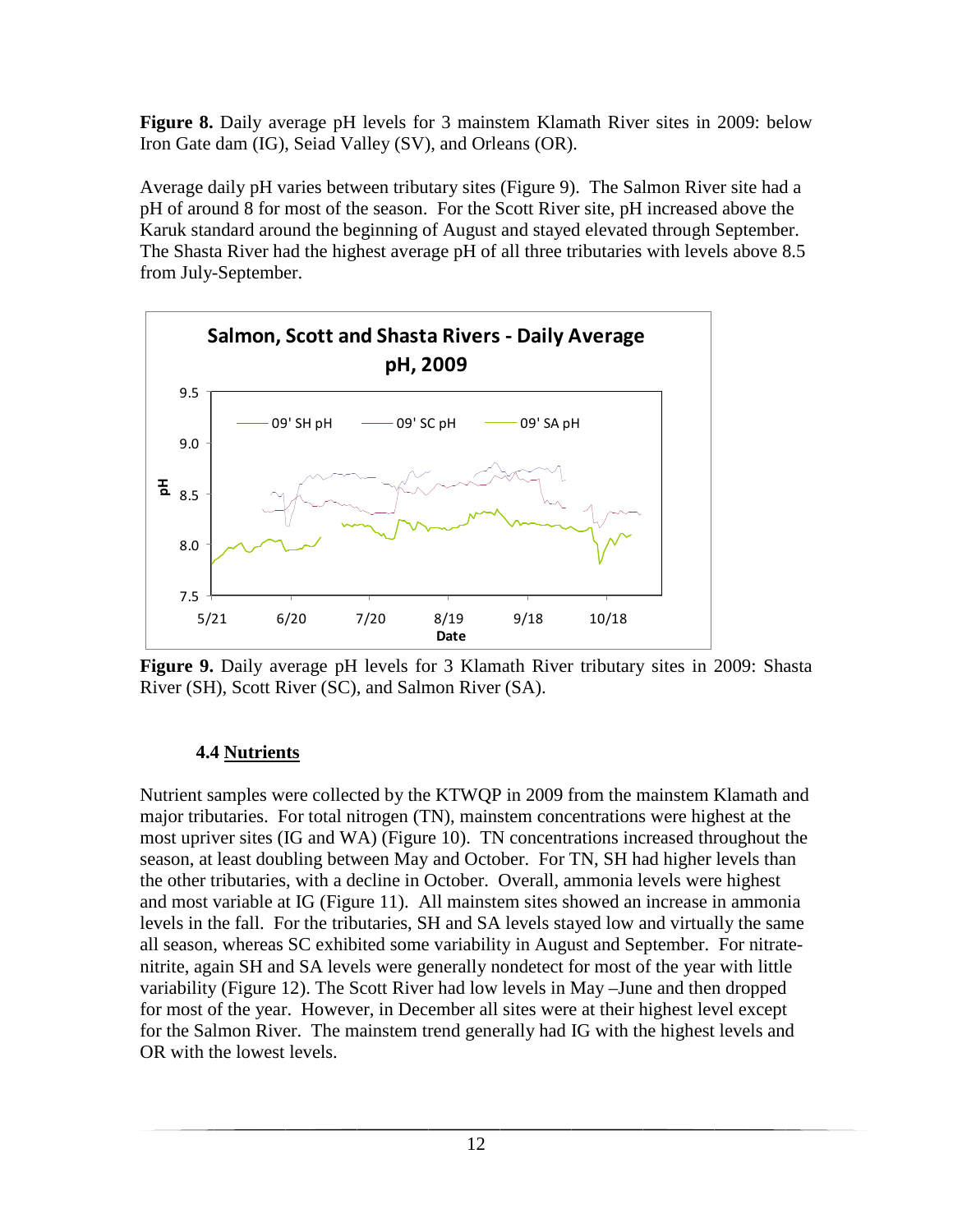

Figure 10. Total Nitrogen measured in mg/l for all monitored sites during 2009. Mainstem sites: Iron Gate (IG), Walker Bridge (WA), Seiad Valley (SV), Happy Camp (HC), Orleans (OR). Tributary sites: Shasta River (SH), Scott River (SC), Salmon River (SA).



Figure 11. Ammonia measured in mg/l for all monitored sites during 2009.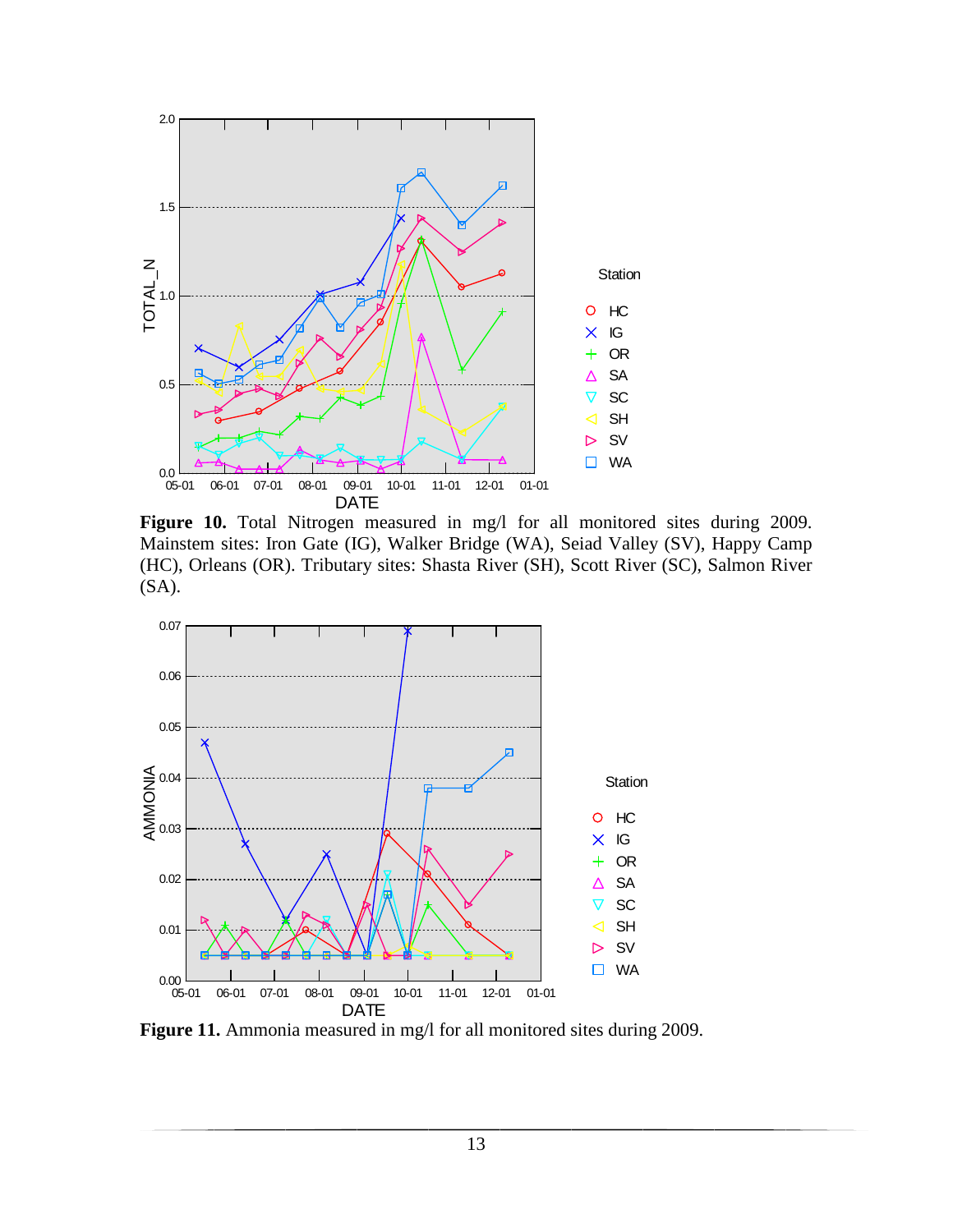

**Figure 12.** Nitrate-Nitrite measured in mg/l for all monitored sites during 2009.

Total phosphorus (TP) results for 2009 from the mainstem show the Iron Gate and Walker Bridge sites have the highest overall levels (Figure 13). TP levels decrease as one travels down river to SV, HC and OR sites. However, there was a shift in October where OR TP levels slightly exceed the upriver sites. Most sites peaked for TP in mid-October. The Shasta River had the highest levels of TP of all the sites, including mainstem sites, whereas the Scott and Salmon had the lowest levels of all the sites. Soluble reactive phosphorous (SRP) exhibited a similar trend both seasonally and longitudinally as TP (Figure 14).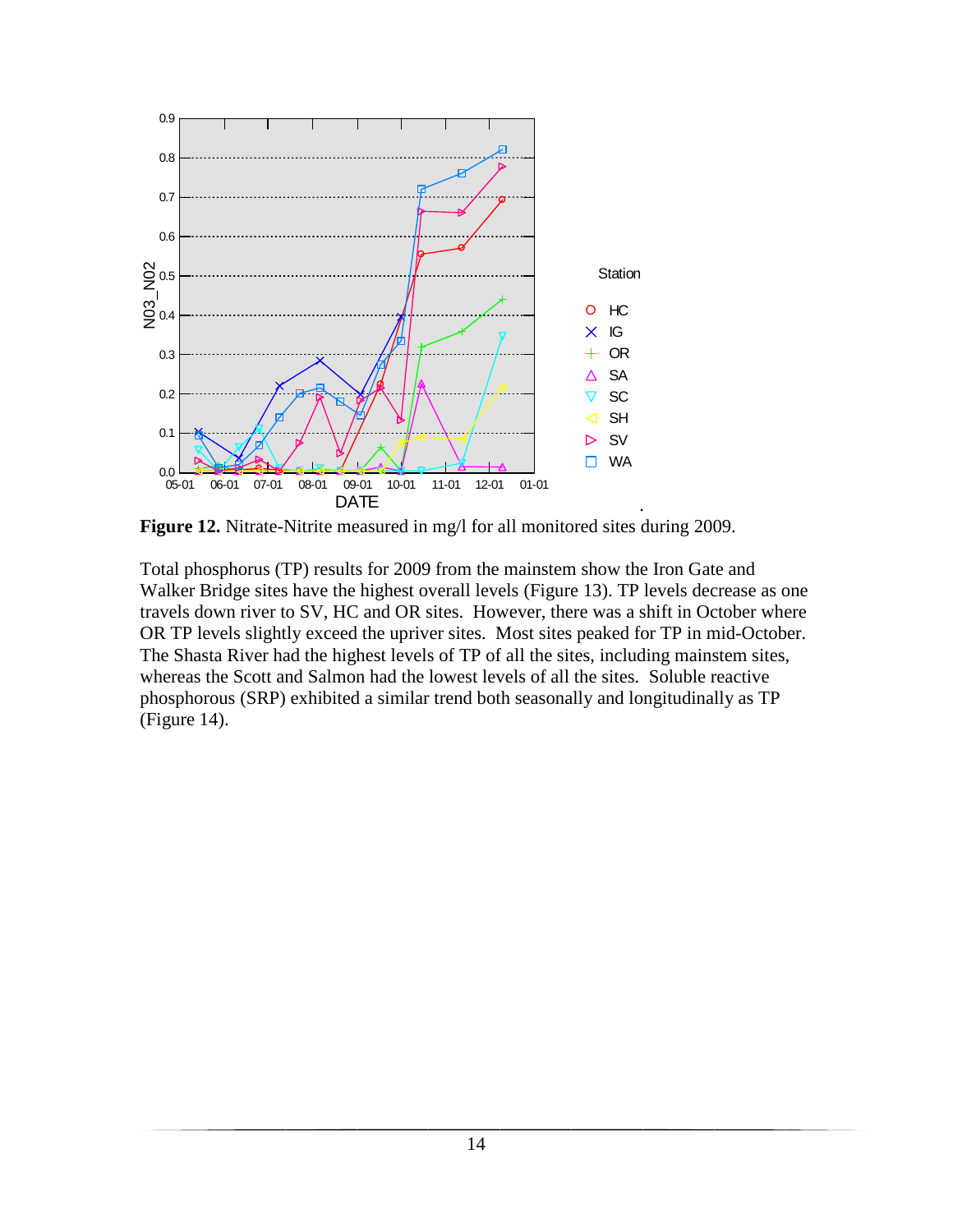

Figure 13. Total Phosphorus measured in mg/l for all monitored sites during 2009.



**Figure 14.** SRP measured in mg/l for all monitored sites during 2009.

Alkalinity levels in the mainstem Klamath River in 2009 did not very much between sites (Figure 15). Also, over the course of the monitoring season, the levels stayed constant. The variation in alkalinity levels was greatest when comparing tributaries. The Salmon had the lowest level. The Scott River had about twice the level of alkalinity of the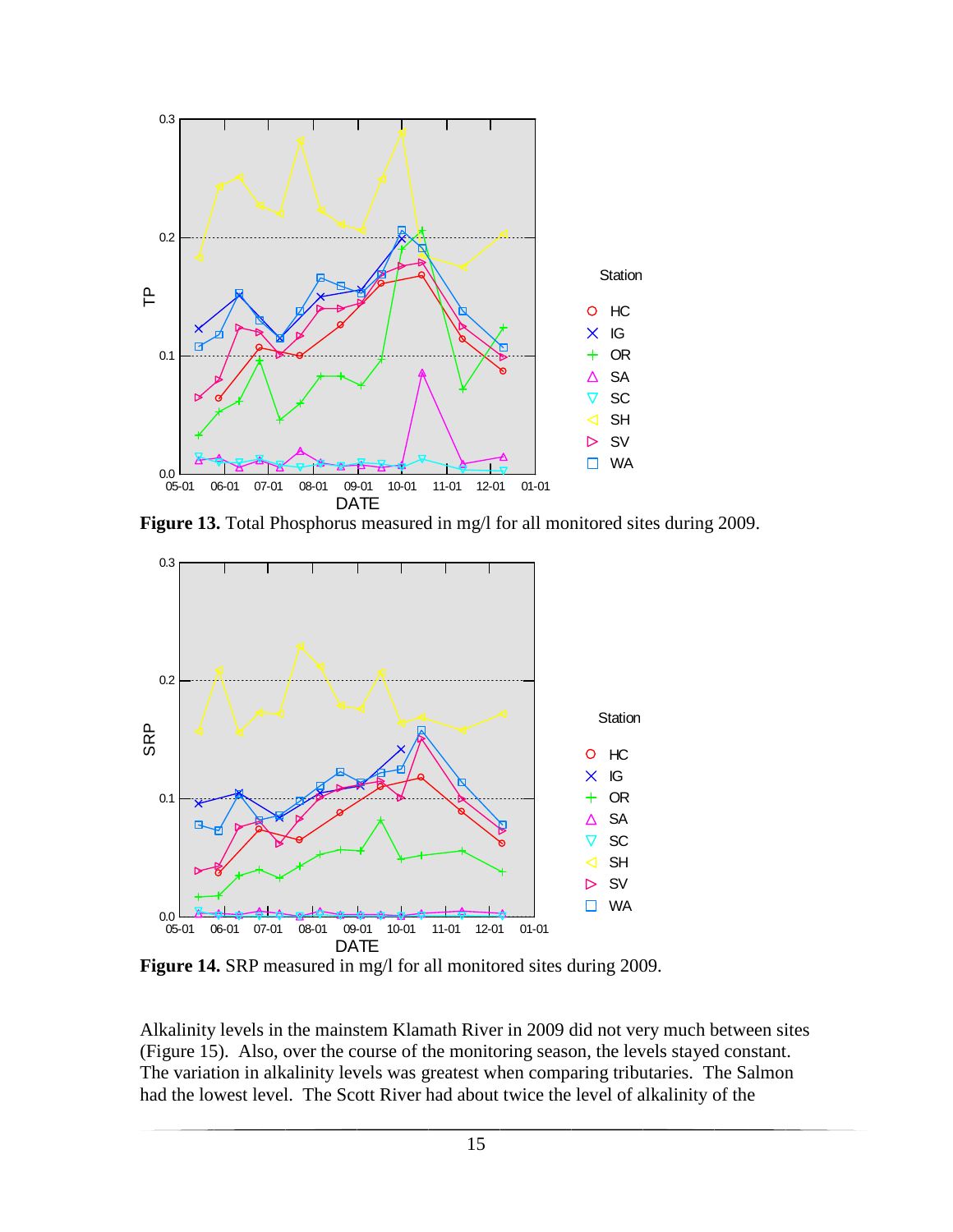Salmon, and the Shasta had approximately 3 times the level of the Scott. The Shasta also displayed the most prominent seasonal decrease.



**Figure 15.** Alkalinity measured in mgCaCO3/L for all monitored sites during 2009.

In 2009 we measured both total organic carbon (TOC) and dissolved organic carbon (DOC) at all sites (Figures 16 and 17). The trend for both TOC and DOC was generally with the Shasta River having the highest levels. The most upstream mainstem sites (IG and WA) had the next highest levels and then the levels decreased as you move downstream. The Scott and Salmon had the lowest levels of all the sites and unlike the other sites except Walker, had peaks in October.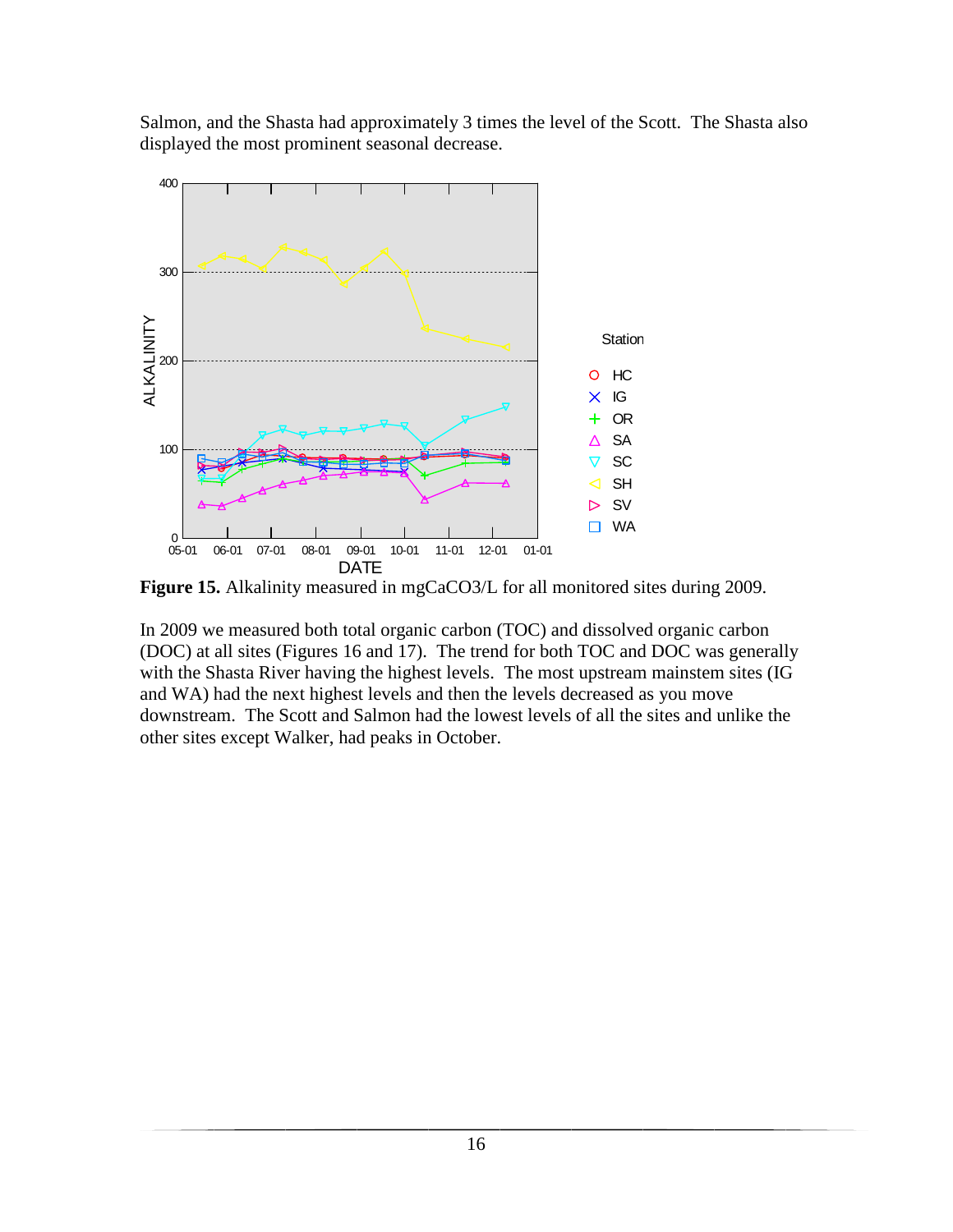

Figure 16. Total organic carbon (TOC) measured in mg/l for all monitored sites during 2009.



Figure 17. Dissolved organic carbon (DOC) in mg/l for all monitored sites during 2009.

Total suspended solids (TSS) levels were generally less than or near 10 mg/l for most of the monitoring season (Figure 18). The exception in late spring was in the Shasta where levels were >20 mg/l. In October, the Shasta and Orleans sites peaked above 50 mg/l,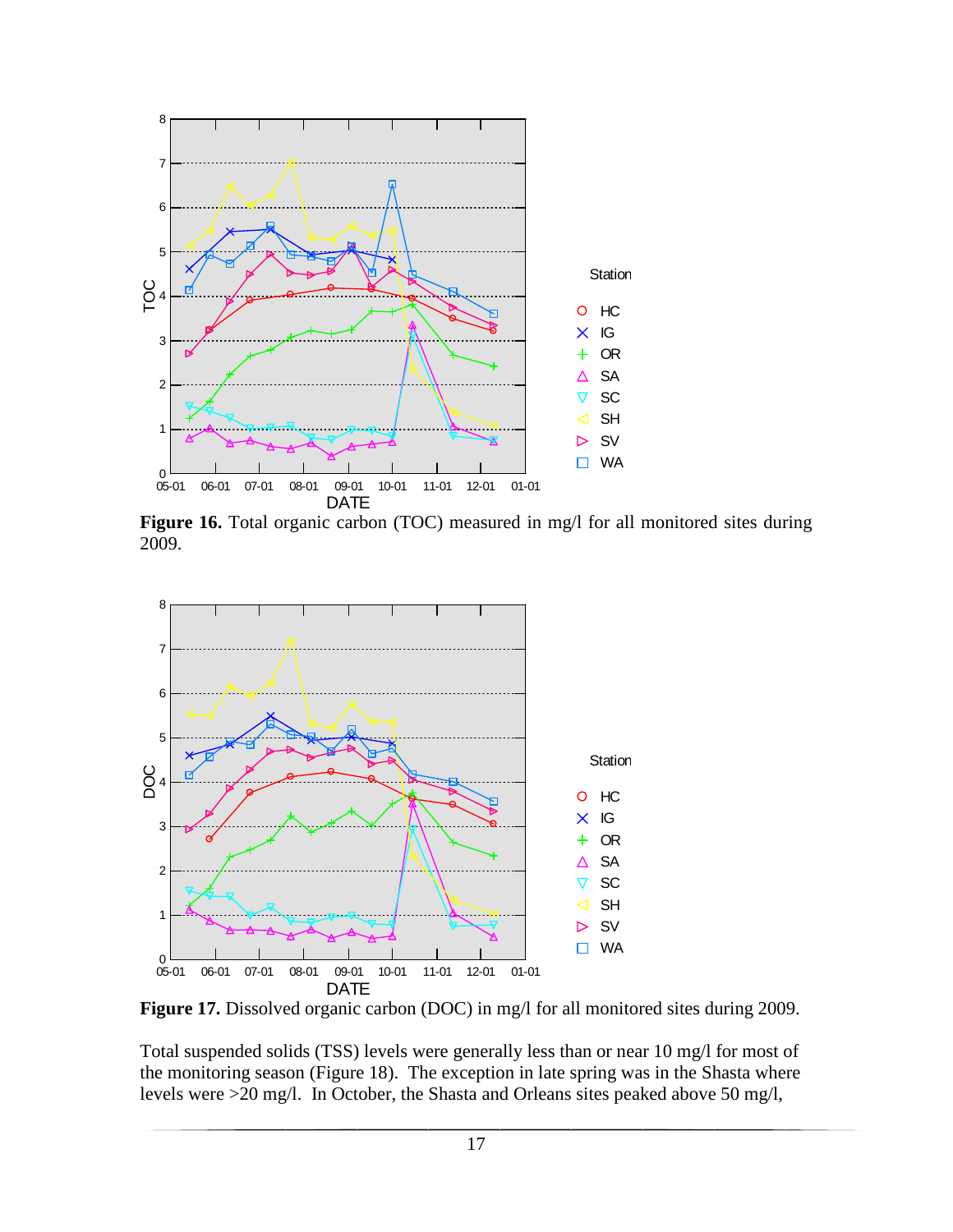and the Salmon increased to over 30 mg/l. For volatile suspended solids (VSS), the levels at most sites were less than 4 mg/l (Figure 19). Again, the Shasta River was the exception earlier in the season with levels near 7 mg/l in June. The Shasta and Orleans had levels above 12 mg/l and the Salmon above 8 mg/l in October. Several other sites also increased above 4 but were less than 8 mg/l in October.



Figure 18. Total suspended solids (TSS) in mg/l for all monitored sites during 2009.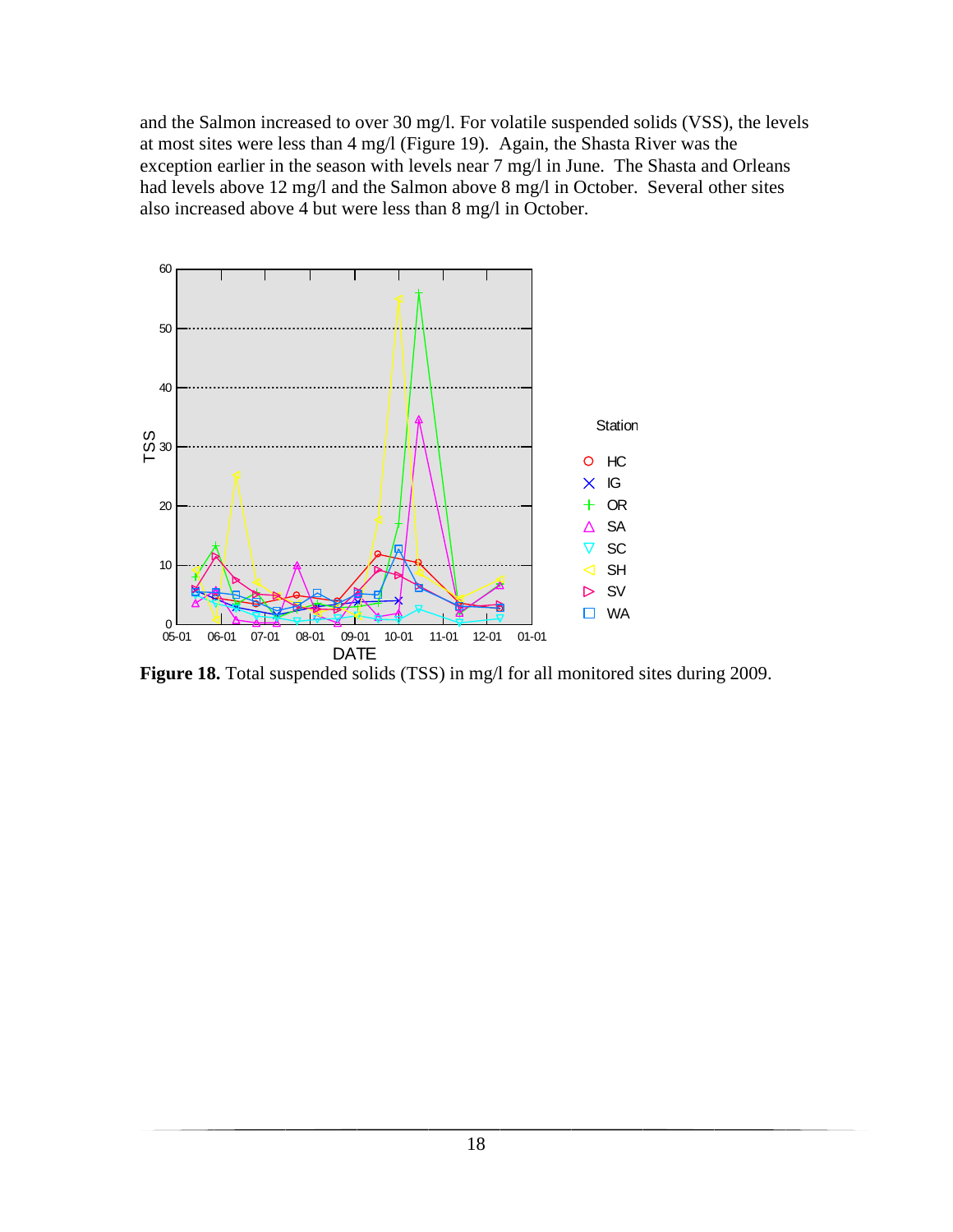

**Figure 19.** Volatile suspended solids (VSS) measured in mg/l for all monitored sites during 2009.

Like all the other samples collected in the nutrient suite, chlorophyll- *a* and pheophytin were collected below the surface of the water at approximately  $\frac{1}{2}$  m depth. Therefore, water sampled is representative of the mixed, flowing water column and not still, surface water. Surface grab samples were part of public health monitoring and discussed in that report. Through May and early July, most sites had chlorophyll-*a* levels less than 10 µg/l (Figure 20). In mid-July, levels start to rise in the mainstem most notably at IG where levels near 20 µg/l. In October, Orleans spiked and had the highest concentration overall at around 30 µg/l. For the tributaries, the Scott had low levels throughout the season, whereas the Shasta and Salmon had small spikes in the fall. All sites except for Orleans dropped below 10 µg/l in November with Orleans increasing in December. Phaeophytin levels remained less than  $10 \mu g/l$  at all sites until mid-September when HC hit approximately 12  $\mu$ g/l (Figure 21). In October, both SH and OR peaked to over 20  $\mu$ g/l. Then all sites dropped below 10 µg/l for November and December.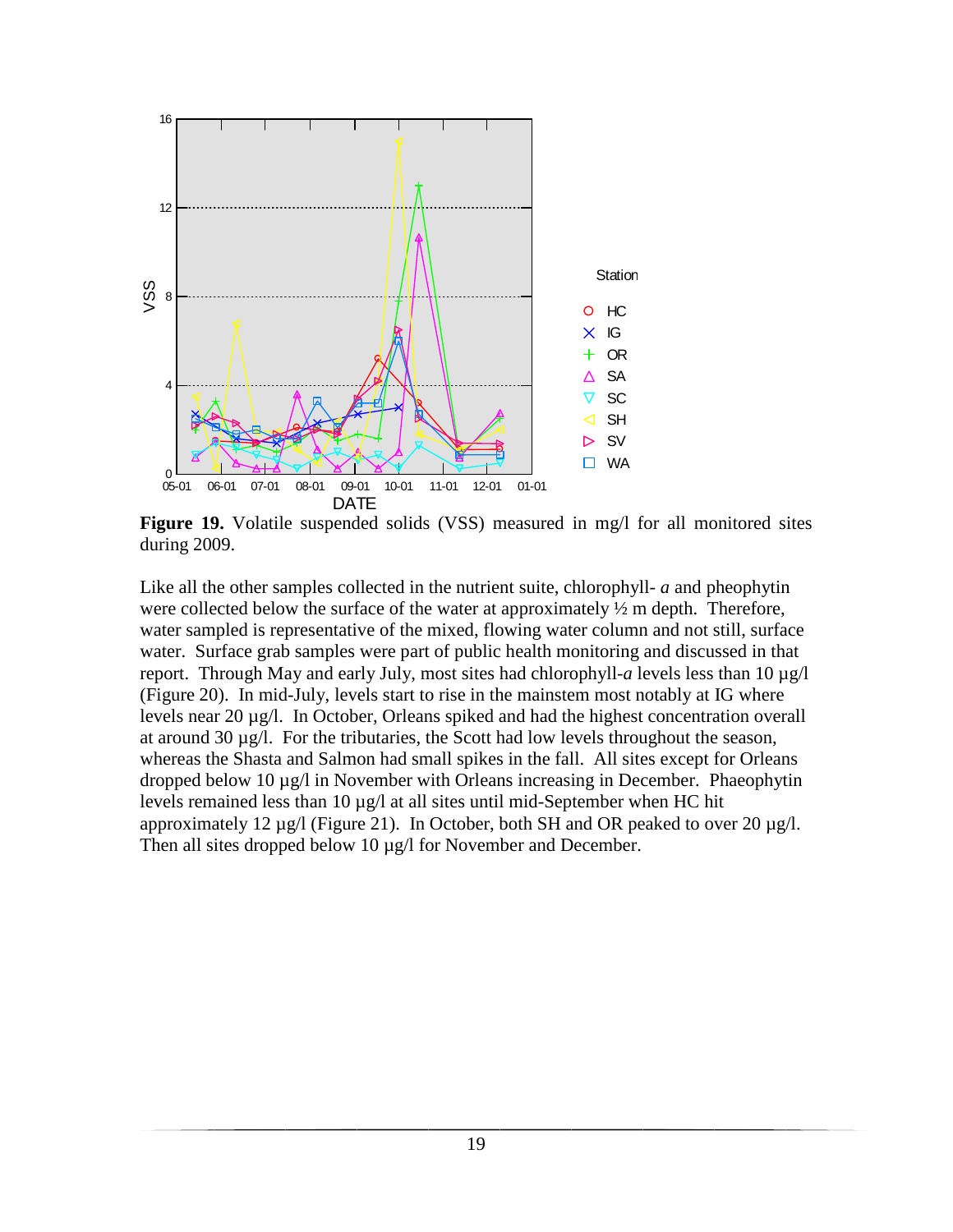

**Figure 20.** Chlorophyll- *a* measured in  $\mu$ g/l for all monitored sites during 2009.



Figure 21. Pheophytin measured in  $\mu$ g/l for all monitored sites during 2009.